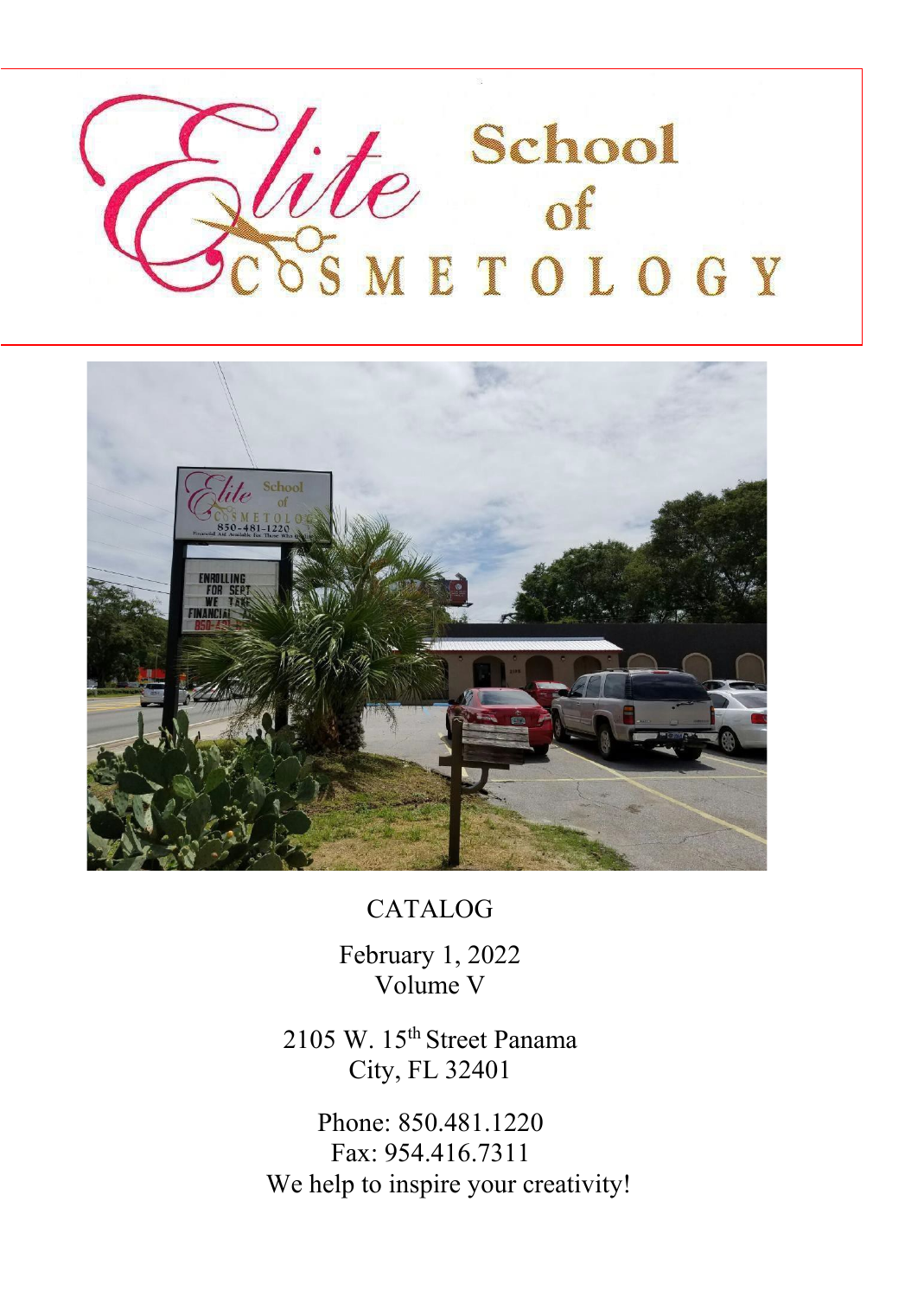## **Table of Contents**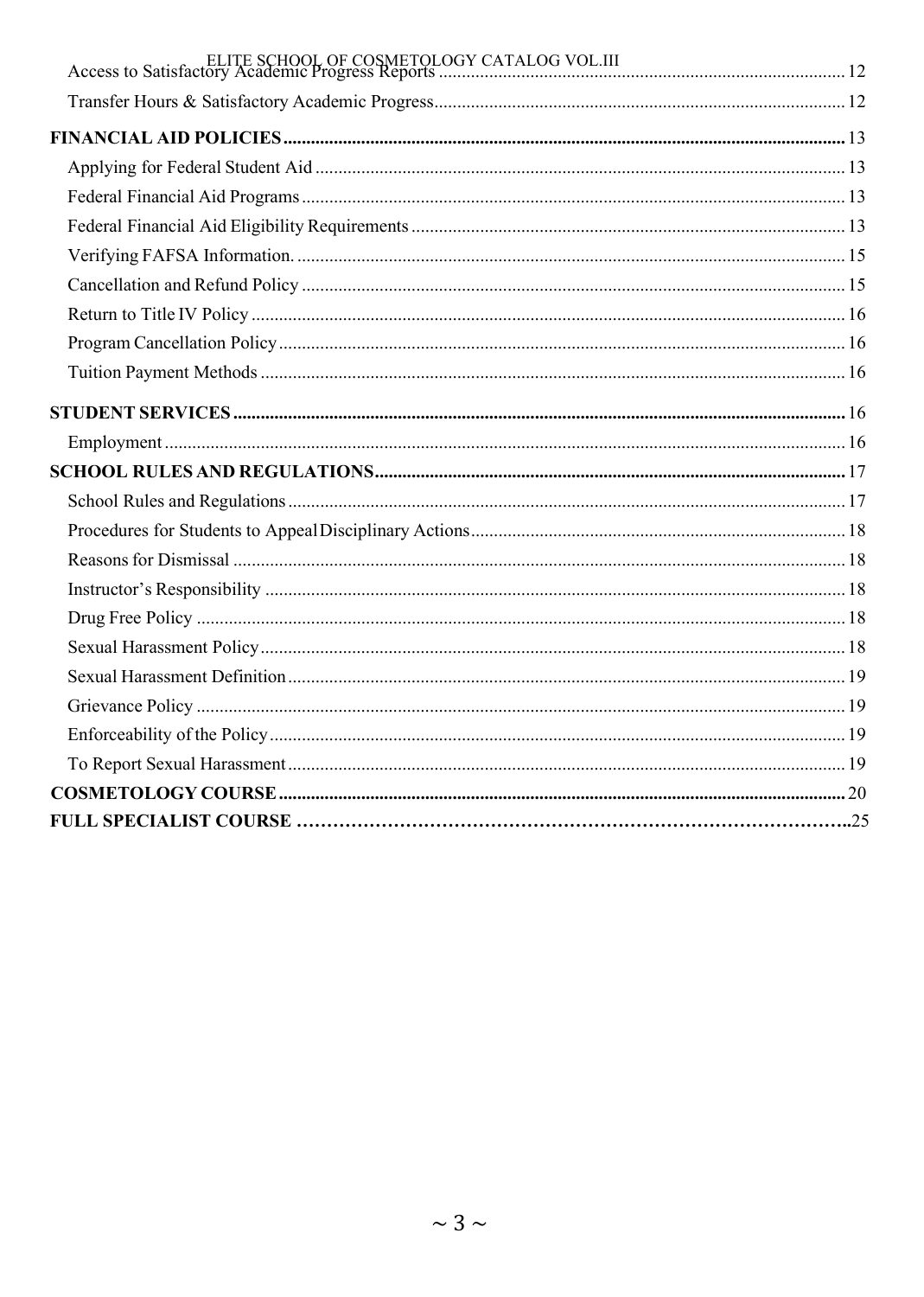# **ABOUT THE SCHOOL**

#### <span id="page-3-1"></span><span id="page-3-0"></span>**MISSION STATEMENT**

Our mission is to educate, train and prepare students to successfully pass the required State Board Examinations and to excel in their field of Vocational Education in order to obtain gainful employment.

#### <span id="page-3-2"></span>**OWNERSHIP & GOVERNING BODY**

The school is owned and operated by J.T. Tony's, LLC, dba Elite School of Cosmetology, an Ohio Corporation.

#### <span id="page-3-3"></span>**FACILITIES**

Elite School of Cosmetology has 4,000 square feet of space in a stand-alone building. All classrooms arewell lit with heat and air conditioning. Each student will be assigned his or her own styling area with a secure locker to store their personal items. The facility is handicap accessible with a spacious floor plan.

<span id="page-3-4"></span>**OFFICERS** Campus Director – Jacklyn Evans

#### <span id="page-3-5"></span>**STAFF & FACULTY**

Jacklyn Evans (Director of Education/Director of Financial Aid/Instructor) Jackie Cruz (Admissions) Frank Mahoney (Instructor/Job Placement) Angelia Lietzan (Instructor) Christopher Mahoney (Registrar/Student Services)

#### <span id="page-3-6"></span>**LOCATION**

2105 W. 15th Street Panama City, FL 32401 (850) 481-1220 Phone (954) 416-7311 Fax

#### <span id="page-3-7"></span>**OFFICE HOURS**

Monday through Friday 9:00 am to 6:00 pm

#### <span id="page-3-8"></span>**SCHOOL SCHEDULE**

Monday - Friday 9:00 am - 10:00pm Saturday & Sunday - closed

#### <span id="page-3-9"></span>**HOLIDAYS**

The school is closed for the following holidays:

 \* Good Friday Day \*Memorial Day \*Independence Day \*Labor Day \*Thanksgiving Day \*Friday after Thanksgiving \*Christmas Eve \*Christmas Day \*Day after Christmas \* New Year's Eve \*New Year's Day

Depending on what day a holiday falls, the school has the option to close the day before or the day after the holiday. The school may close in the event of an unforeseen disaster (hurricane, tornado, terrorism, etc.). The school follows the Bay County School Board, in determining weather related closures.

New classes begin the first day of each week.

Elite School of Cosmetology does not discriminate on the basis of race, religion, age, color, ethnic origin, nor sex in its admissions, nor operations.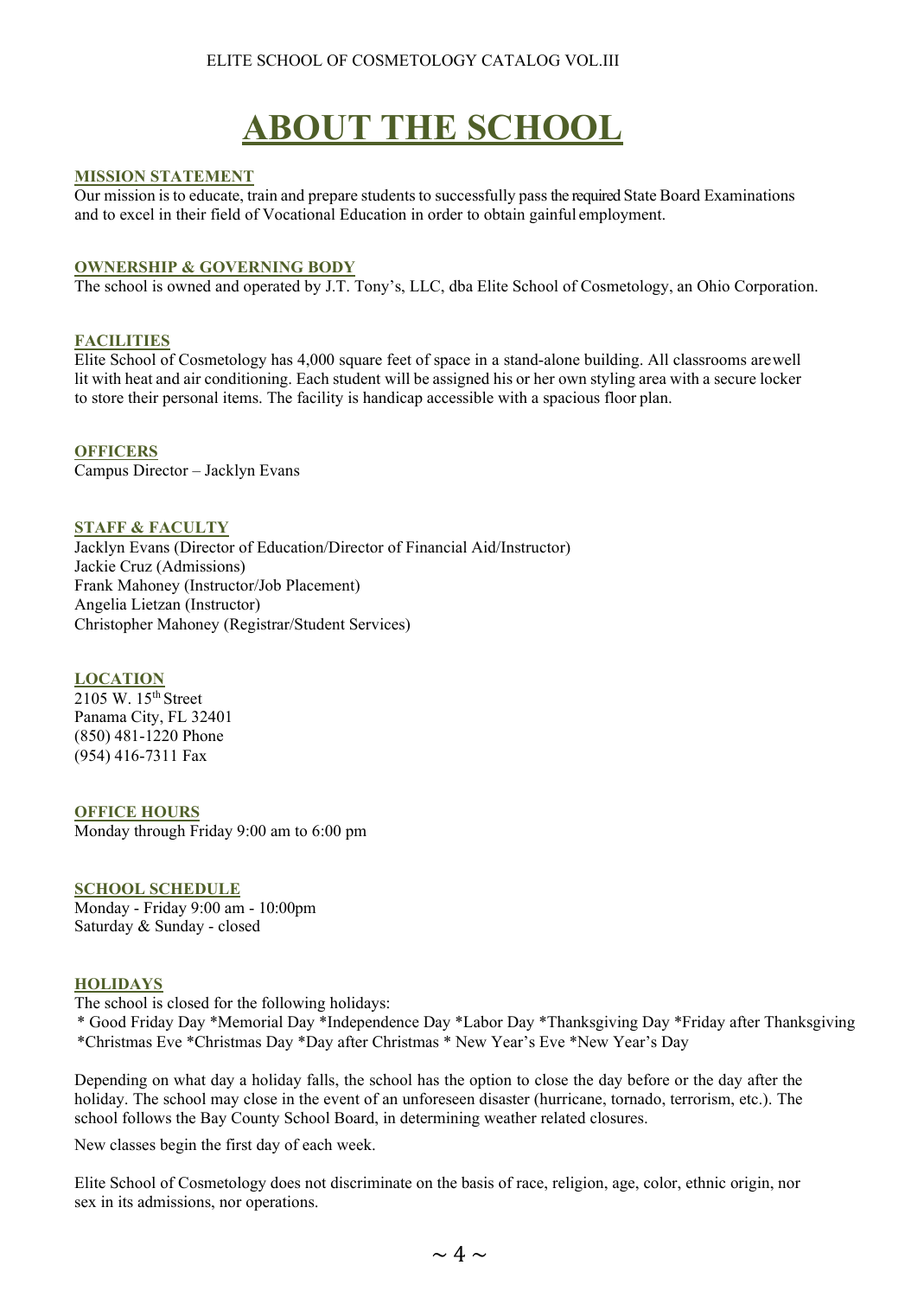#### <span id="page-4-0"></span>**ACCREDITATION/LICENSES**

**Licensed by the Commission for Independent Education, Florida Department of Education. Additional information regarding this institution may be obtained by contacting the Commission at:**

**325 West Gaines Street, Suite 1414 Tallahassee, FL 32399-0400 Tel: 850-245-3200 888-224-6684**

This catalog is made available online to all applicants at least one week prior to enrolling.

**Elite School of Cosmetology is an accredited school with Middle States Association of Colleges and School Commissions on Elementary and Secondary Schools. Additional information regarding this accrediting agency may be obtained at:**

**3624 Market Street 2 West Philadelphia, PA 19104 267-284-5000 www.msa-cess.org**

All complaints may be directed to the Commission for Independent Education or Middle States Association of Colleges and School Commissions on Elementary and Secondary Schools if not adequately addressed by the institution.

The transfer of credits from Elite School of Cosmetology to another similar institution is solely at the discretion of the other institution. Elite School of Cosmetology makes no guarantee that the credits will be accepted by another institution.

Elite School of Cosmetology does not discriminate against any applicant based on their physical capabilities; however, students should take into consideration that some of the programs, demands certain physical capabilities, including but not limited to being able to stand on their feet for long periods of time. If a student requires assistance meeting these requirements it is the sole responsibility of the student to make all arrangements for and bear all costs related to the needed assistance, including but not limited to hearing impairment interpreter.

After successful completion of the program, which entails passing all tests with satisfactory grades, completing the mandatory clock hours and services, making arrangements to pay all outstanding tuition and fees students will be awarded a Diploma.

<span id="page-4-1"></span>Licensing, criminal background check and exam fees are a separate cost from any other fees listed in this catalog.

# **ADMISSIONS**

#### <span id="page-4-2"></span>**SCHOOL ADMISSION REQUIREMENTS**

All applicants must be above the compulsory age of school attendance, sixteen (16) years old. Any applicant who is under eighteen (18) years of age must have a parent or guardian with them when applying for admission. If the applicant is under 18 years of age, a form of identification will also be required from the parent or guardian. Applicants must provide photo identification. The school admits as students those who have a valid High School Diploma or GED. If the students High School Diploma is in a foreign language it is the responsibility of the student to get the diploma translated into English by a school approved translator or has been performed by an outside agency that is qualified to translate documents into English and confirm the academic equivalence to a U.S. high school diploma. At the school's discretion, official transcripts may be requested and evaluated by the director prior to enrollment of the student. If the information cannot be adequately verified, the student will be required, at their expense, to take and pass a GED test prior to enrollment.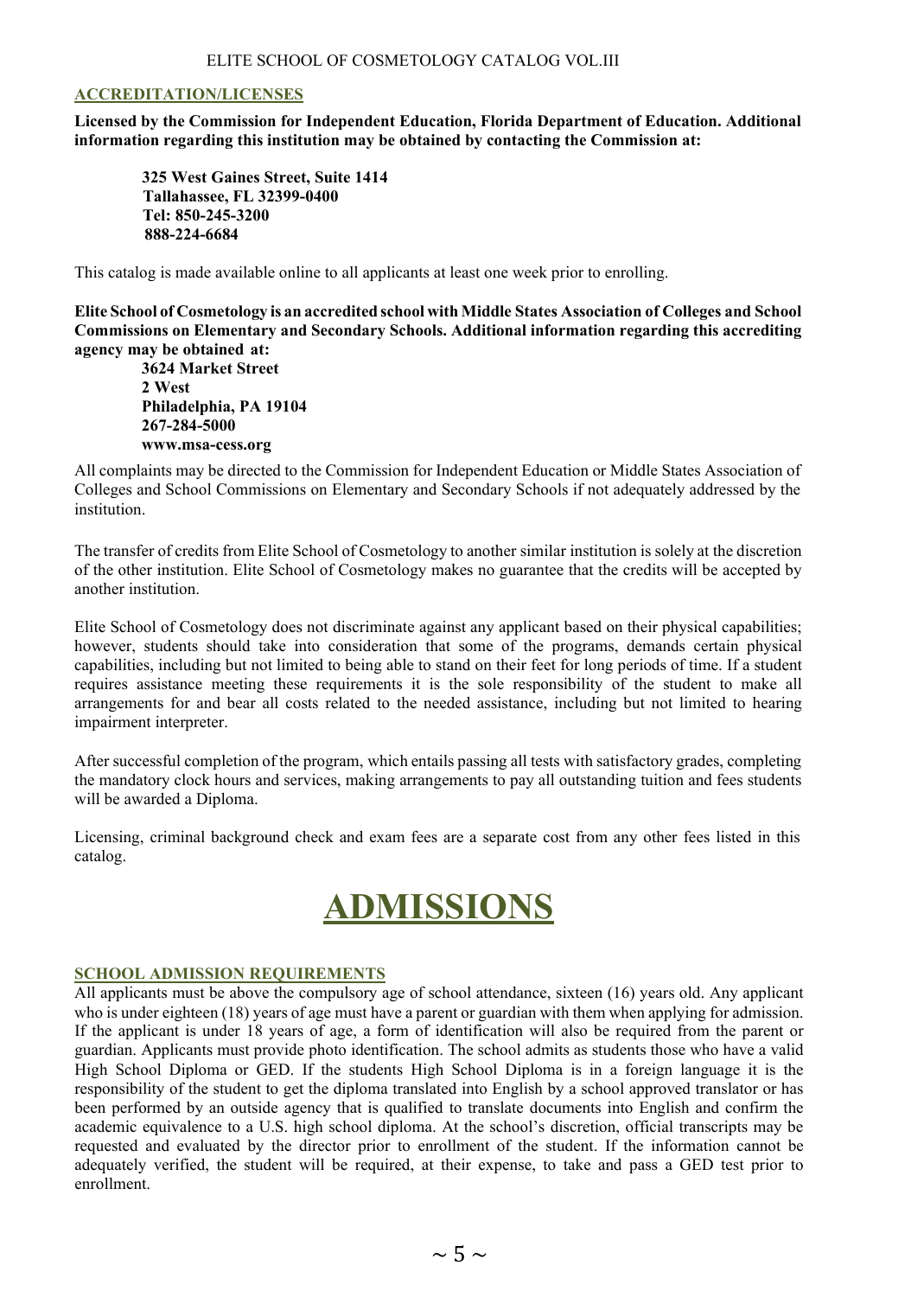Any applicants that do not meet the above-mentioned requirements shall be denied admission. A letter explaining the reason(s) will be given to the applicant upon request and a copy kept on file at the school for at least one year.

The school does not discriminate against applicants for admission based on age, race, color, sex, religion, marital status or ethnic origin.

All courses will have Open-entry.

#### <span id="page-5-0"></span>**TRANSCRIPTS**

All graduate student transcripts and records will be kept onsite, at the school. If a student requires a copy of these records, they will be retrieved for a fee of five dollars(\$5). Hours will not be released to another institution until all tuition and fees have been paid in full. Acceptance of the transfer of credit to another institution is at the discretion of the transferring institution.

#### <span id="page-5-1"></span>**TRANSFER OF CREDITS**

Elite School of Cosmetology will accept credits transferred from another institution upon receipt of certified transcripts and the approval of the school director. Elite School of Cosmetology will only accept up to75% of a program's credit hours from the transferring institution. Approved transfer hours are accepted as both attempted and completed and will not be used in determining students' SAP. Satisfactory Academic Progress evaluations will be based on the actual contracted hours at the institution.

#### **NOTE: It is the student's responsibility to confirm whether or not credits will be accepted by another institution of the student's choice.**

#### <span id="page-5-2"></span>**CREDIT FOR PRIOR TRAINING**

Elite School of Cosmetology will grant credit for Florida licensed nail technician, facial specialists and full specialist in the cosmetology and Full Specialist program. Proof of licensure must be shown.

#### <span id="page-5-3"></span>**RE-ENTRY POLICY**

#### **Student Re-Entering Within 180 Days**

Students who return to within 180 days from their previous enrollment will be credited all hours, exams and services that were previously completed in the prior enrollment.

#### **Student Re-Entering After 180 Days**

Students who return to after 180 days from their previous enrollment will need to be evaluated for credited hours, exams and services that were previously completed in the prior enrollment. If more than 10 years have passed, no credit will be given for hours, exams and services.

#### <span id="page-5-4"></span>**STUDENT RECORDS**

Elite School of Cosmetology maintains all student records, including grades, services and accounts. Students or parents of a dependent minor may access student records upon written request and an appointment with a school official. Elite School of Cosmetology respects the students' right to privacy per FERPA (Family Educational Rights and Privacy Act) and will only release students' information with written permission from that student. School provides access to student and other school records to its accrediting agency.

#### <span id="page-5-5"></span>**COURSE NUMBERING SYSTEM**

In addition to their names, each course has an identification number. The letters in front of each number represent the specialty they are related to, and the number represents the order in which they will be taught within that specialty, although they are no pre-requisites for any of the courses (meaning that the student must not have taken a previous course in order to benefit from another). The letters mean: HA for Hair Courses, LR for Laws and Rules Courses, MN for Manicuring Courses, SB for Sanitation/Bacteriology Courses, and SC for Scalp and Skin Care Courses.

#### <span id="page-5-6"></span>**LEAVE OF ABSENCE POLICY**

A Leave of Absence (LOA) is a temporary interruption in the student's program of study. A Leave of Absence will be granted in the event of unforeseen circumstances in a student's life that present a temporary problem in their matriculation, but also where a reasonable expectation exists that the student can return fairly quickly and complete their respective program of study. Students are required to request LOAs in advance in writing, which must include the reason for the request, supporting documents (if applicable), and the students' signature.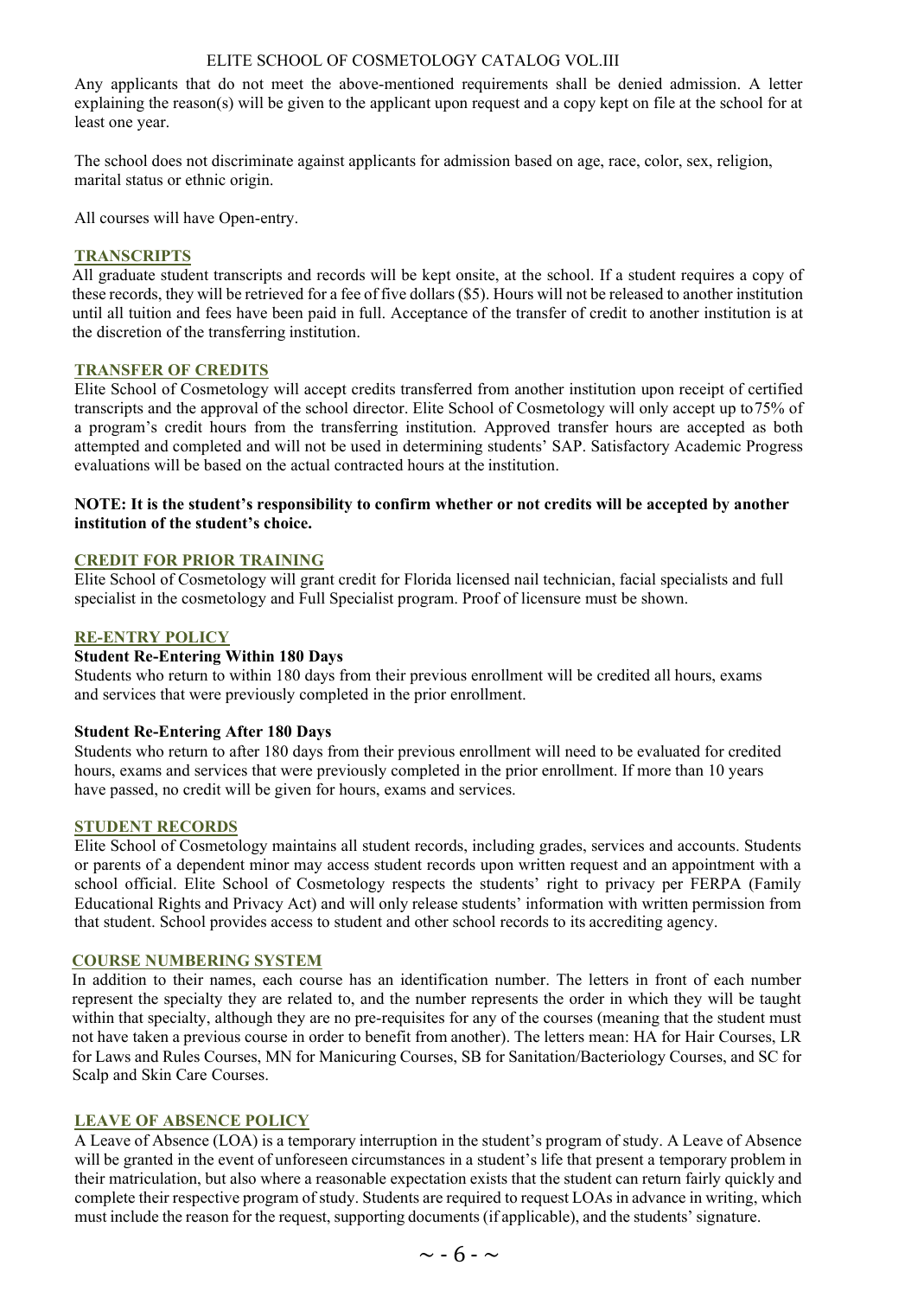If the LOA is due to an unforeseen circumstance (such as hospitalization, etc.), the institution can grant the LOA to the student who did not provide the request prior to the LOA start date and collect the documentation and signatures at a later time. In this example, the beginning date of the approved LOA would be determined by the institution to be the first date the student was unable to attend the institution because of the accident/ emergency. A refund calculation is not performed in the event of a Leave of Absence. A student is not considered withdrawn, so a refund calculation is not performed in a leave of absence.

In order to be placed in a Leave of Absence, the student must complete the Leave of Absence Request Form. Leaves of Absence are not to exceed 180 days in any calendar year.

A leave of absence will extend the student's contract period and maximum time frame by the same number of days taken in the leave of absence. Changes to the contract period on the Enrollment Agreement will be initialed by all parties or an addendum must be signed and date by all parties. There will be no additional charges for a LOA. If the student fails to return or contact the school Financial Aid Department on the documented return date, the student will be considered to have withdrawn from the school as of that date the student began the LOA. The withdrawal date for the purpose of calculating a refund is always the student's last day of physical attendance.

#### **GRADUATION REQUIREMENTS**

must have a zero- balance or have made other pre-approved payment arrangements. Every student must complete the required number of hours for course completion. Each student must achieve the minimum overall academic average (see the Attendance & Satisfactory Academic Progress Policy section) in order to graduate. Students must complete all required tests and quizzes, and also complete all required numbers of services/skill demonstrations (as applicable). Finally, in order to qualify for graduation, all students

#### <span id="page-6-0"></span>**ABSENCES/MAKE-UP WORK**

Elite School of Cosmetology does not differentiate between "excused," nor "unexcused" absences. A student is required to maintain the minimum attendance percentage of attendance during normal matriculation, regardless of the reason for their absence. Make-up work should be scheduled with the student's instructor as quickly as possible upon a student's return from absence.

Students can have up to 10% of clock hours in each payment period considered as excused absences. These excused absences do not have to be made up, however any missed hours above the 10% excused absence policy must be made up.

#### **DISTANCE EDUCATION POLICY**

During the CoVid-19 pandemic, we will allow students to utilize distance education as of March 23,2020 thru May 31. All students in all programs, will utilize Cengage/MindTap to continue their theory hours. All student hours will be done asynchronously. The students will engage in all theory work online, as they would in the classroom. Test and quizzes are done verbally and recorded on Mindtap. Instructors will reach out to engage with student via email or text no more than every 50 minutes while students are online. Students can punch out in and out through our Zipwhip program. All online hours and assignments are monitored by instructors. Instructors are available during class hours to discuss any issues with the online format or educational material. Students must attend for the same number of hours as normally scheduled per week and an instructor will always be actively available. **Please Note**: Academic achievement earned via distance education may not be accepted for reciprocity or eligible for licensure in other states.

<span id="page-6-1"></span>When returning to class, all student will be assessed on what they had completed through distance education. Students that have taken their final exam, will be assessed telephonically after their exam to ensure they have retained and understand the material.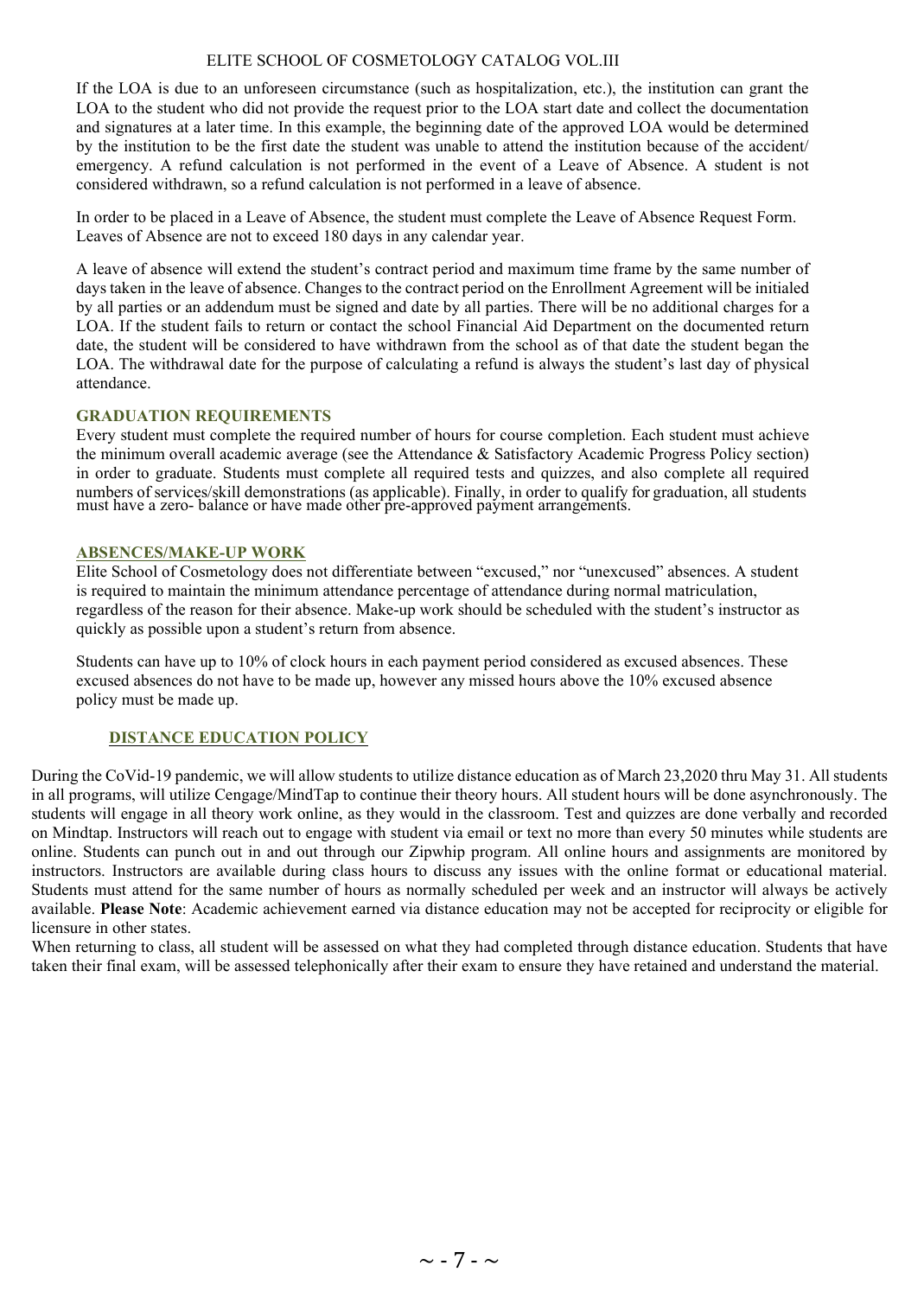# **ATTENDANCE AND SATISFACTORY ACADEMIC PROGRESS POLICY**

#### <span id="page-7-0"></span>**SATISFACTORY ACADEMIC PROGRESS POLICY**

The Satisfactory Academic Progress Policy is consistently applied to all students enrolled in Elite School of Cosmetology whether participating in Title IV programs or not and is applied to all students consistently and scheduled for a particular category of attendance (part time/full time). It is printed in the catalog and made available online to ensure that all students receive a copy prior to enrollment. The policy complies with the guidelines established by the Middle States Association of Colleges and Schools Commissions on Elementary and Secondary Schools (MSA-CESS) and the federal regulations established by the United States Department of Education.

#### <span id="page-7-1"></span>**EVALUATION PERIODS**

| Students are evaluated for Satisfactory Academic Progress as follows: |
|-----------------------------------------------------------------------|
| $450 \& 900$ actual hours                                             |
| 300 actual hours                                                      |
| 120 actual hours                                                      |
|                                                                       |

Evaluations will determine if the student has met the minimum requirements for satisfactory academic progress. The frequency of evaluations ensures that students have ample opportunity to meet both the attendance and academic progress requirements of at least one evaluation by midpoint in the course.

Evaluations will determine if the student has met the minimum requirements for satisfactory academic progress. All evaluations for each program will occur no later than the midpoint of the academic year or the program, whichever occurs sooner (see table below) and must be completed within seven (7) school business days following the established points. However, the academic and attendance will be reflective of the day of the evaluation. The progress requirements of at least one evaluation by midpoint in the course.

| <b>PROGRAM</b>         | <b>PROGRAM LENGTH</b> | <b>ACADEMIC YEAR</b> | <b>MIDPOINT OF</b><br><b>ACADEMIC YEAR</b> | <b>MIDPOINT OF</b><br><b>PROGRAM LENGTH</b> |
|------------------------|-----------------------|----------------------|--------------------------------------------|---------------------------------------------|
| Cosmetology            | 1200 hours            | 900 hours            | 450 hours                                  | 600 hours                                   |
| <b>Full Specialist</b> | 600 hours             | 600 hours            | 300 hours                                  | 300 hours                                   |
|                        |                       |                      |                                            |                                             |

#### <span id="page-7-2"></span> **ATTENDANCE PROGRESS EVALUATIONS**

Students are required to attend a minimum of 66.67% of the hours possible based on the applicable attendance schedule in order to be considered maintaining satisfactory attendance progress. Evaluations are conducted at the end of each evaluation period to determine if the student has met the minimum requirements. The attendance percentage is determined by dividing the total hours accrued by the total number of hoursscheduled.

<span id="page-7-3"></span>The student's start month in school will be counted as the first month of the number of hours scheduled each day. At the end of each evaluation period, the school will determine if the student has maintaining at least 66.67% cumulative attendance since the beginning of the course which indicates that, given the same attendance rate, the student will graduate within the maximum time frame allowed.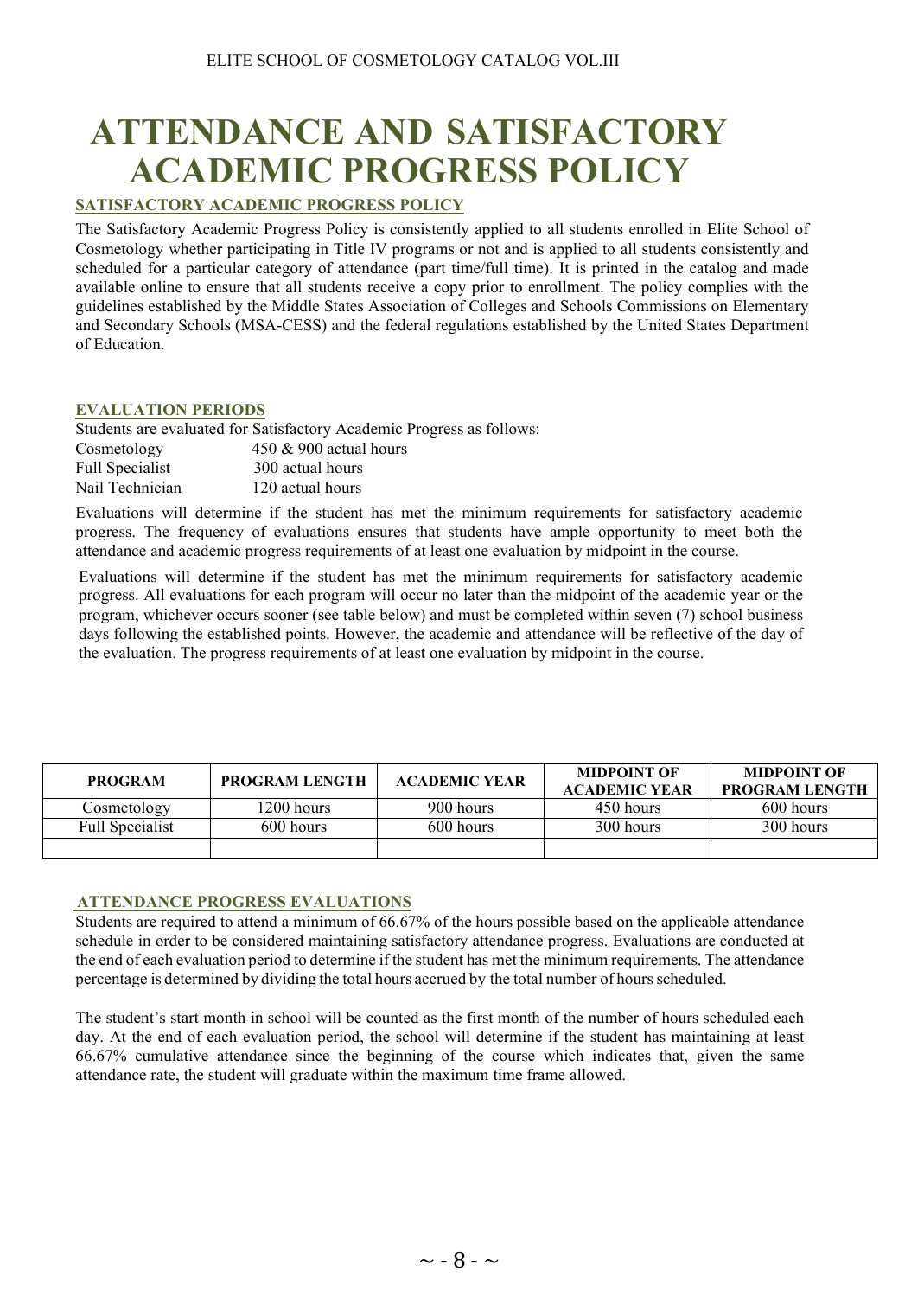#### **MAXIMUM TIME FRAME**

The maximum time (which does not exceed 150% of the course length) allowed for the students to complete each course at satisfactory progress is stated below:

| <b>COURSE</b>                       | <b>MAXIMUM TIME ALLOWED</b> | <b>SCHEDULED HOURS</b> |
|-------------------------------------|-----------------------------|------------------------|
| Cosmetology (Full time $-$ Day)     | 60 Weeks                    | 1800                   |
| Cosmetology (Part time $-$ Evening) | 72 Weeks                    | 1800                   |
| Full Specialist (Full time-Day)     | 37.5 Weeks                  | 900                    |
| Full Specialist (Part time-Evening) | 36 Weeks                    | 900                    |

Please note that students who reach maximum-time frame and have not yet completed all of the required graduation requirements for completion of their chosen program may be allowed to continue training until completion on a cash-pay basis, but will not be considered making Satisfactory Academic Progress

<span id="page-8-0"></span>Please also note that a student on an approved leave of absence will have their scheduled graduation date (contracted graduation date) extended by the same number of days approved in the Leave of Absence.

#### **ACADEMIC PROGRESS EVALUATIONS**

The qualitative element used to determine academic progress is a reasonable system of grades as determined by assigned academic learning. Students are assigned academic learning and a minimum number of practical experiences. Academic learning is evaluated after each unit of study. Academic progress is measured on a cumulative basis. Practical assignments are evaluated as completed and counted toward course completion only when rated as satisfactory or better. If the performance does not meet satisfactory requirements, it is not counted, and the performance must be repeated. Practical skills are evaluated according to text procedures and setforth in practical skills evaluation criteria adopted by the school. Students must maintain a written grade average of 75% and pass a FINAL written exam prior to graduation. Students must make up failed or missed test and incomplete assignments. Numerical grades are considered according to the following scale:

| A / Excellent                                | $100 - 90$ |
|----------------------------------------------|------------|
| B / Very Good                                | $89 - 80$  |
| C / Good                                     | 79 - 75    |
| <b>D</b> / Not Acceptable                    | 74 - 70    |
| F/ Failed                                    | 69 - 0     |
| Minimum score for satisfactory progress 75%. |            |

#### <span id="page-8-1"></span>**DETERMINATION OF PROGRESS STATUS**

Students meeting the minimum requirements for academics and attendance at the evaluation point are considered to be making satisfactory academic progress until the next scheduled evaluation. In order for a student to be considered making satisfactory academic progress as of a course check point, the student must meet both attendance and academic requirements. Students will be notified of any evaluation that may impact the student's eligibility for financial aid.

#### <span id="page-8-2"></span>**WARNING**

Students who fail to meet minimum requirements for attendance or academic progress are placed on warning status and considered to be making satisfactory progress while during the first warning period. The student will be advised in writing on the actions to attain satisfactory academic progress by the next evaluation. If at the end of the warning period, the student has not met both the attendance and academic requirements, he/she will be determined as NOT making satisfactory academic progress and placed on probation, if the student prevails upon appeal of a negative progress determination prior to being placed on probation.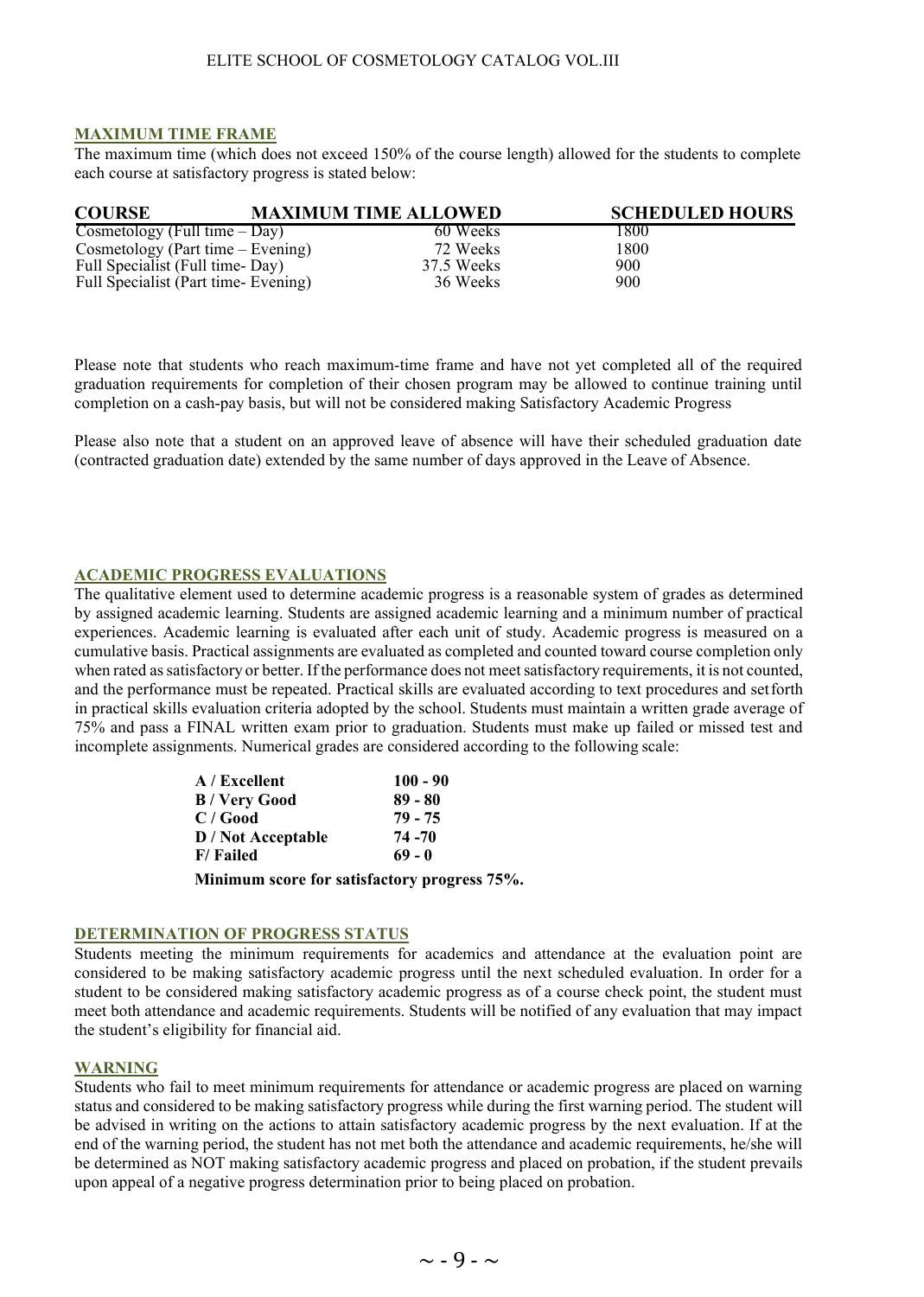#### <span id="page-9-0"></span>**PROBATION**

After the warning period students who fail to meet minimum requirements for attendance or academic progress and the student appeals the negative progress determination at the beginning of the probationary period and the institution determines that satisfactory academic standards can be met by the end of the subsequent evaluation period are placed on probation. The student will not be considered to be making satisfactory progress during the probationary period. The student will be advised in writing on the actions to achieve satisfactory academic progress by the next evaluation. If at the end of the probation period, and if the student prevails upon appeal (see below), students will not be deemed eligible to receive Title IV funds, HEA program funds, if applicable, unless the student is on warning or has prevailed upon appeal of the determination that has resulted in the same status of probation.

#### <span id="page-9-1"></span>**APPEAL PROCEDURE**

If a student is determined to not be making satisfactory progress, the student may appeal the determination in the beginning of the determination. The student may appeal the determination because of death of a relative, an injury or illness of the student or other allowable special circumstances as determined by the school director. The student must submit a written appeal to the school on the designated form with supporting documentation of the reasons why student failed to meet SAP, what has changed in the student's situation that will allow the achievement of satisfactory academic progress at the next evaluation and why the determination should be reversed and. Appeal documents will be reviewed and a decision will be made and reported to the student within 30 calendar days. The appeal and decision documents will be retained in the student file. If, and only if, the student prevails upon appeal, the satisfactory academic progress determination will be reversed. Students who prevail upon appeal will be determined to have re-established SAP and Title IV will be reinstated if applicable. An academic plan will be designed to allow the student to re-establish Satisfactory Academic Progress.

#### <span id="page-9-2"></span>**RE-ESTABLISHMENT OF SATISFACTORY PROGRESS**

Students may re-establish satisfactory progress and Title IV aid, as applicable, by meeting minimum attendance and academic requirements by the end of the probationary period.

#### <span id="page-9-3"></span>**INTERRUPTIONS, COURSE INCOMPLETES, WITHDRAWALS**

If enrollment is temporarily interrupted for a Leave of Absence, the student will return to school in the same progressstatus as prior to the leave of absence. Hours elapsed during a leave of absence will extend the student's contract period and maximum time frame by the same number of days taken in the leave of absence and will not be included in the student's cumulative attendance percentage calculation. Students who withdraw prior to completion of the program and wish to re-enter the institution will re-enter in the same progress status as when they left.

#### **WITHDRAWN STUDENTS AND EXCLUSIONS**

A withdrawn student is one that would leave due to circumstances within their control. Exclusions of withdrawn students are as follows, but not limited to:

- A student withdrawing from the Advanced Manicuring program (Ohio) within the first 30 scheduled days.
- A student withdrawing from the Advanced Esthetics program (Ohio) or Full Specialist program (Florida) within the first 60 scheduled days.
- A student withdrawing from the Advanced Cosmetology program (Ohio) or Cosmetology program (Florida) within the first 90 scheduled days.
- Students unable to return from an approved Leave of Absence due to extenuating circumstances, reviewed by the school
- Pregnancy
- Natural Disaster or Acts of God
- National health Emergencies
- Death
- Religious Missions
- Military
- Disabilities
- Owe a balance to the school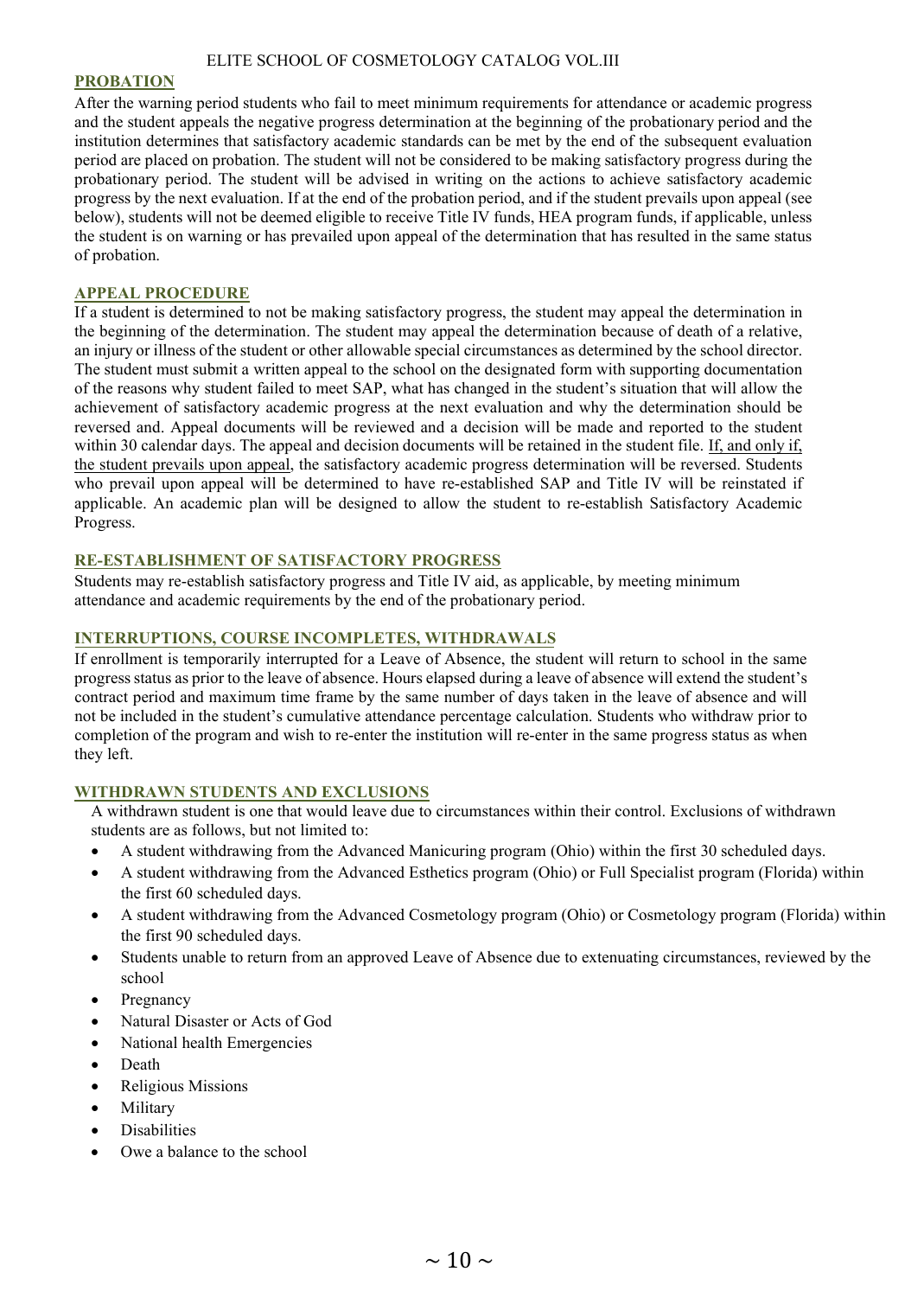#### <span id="page-10-0"></span>**NONCREDIT AND REMEDIAL COURSES**

Noncredit and remedial courses do not apply to this institution. Therefore, these items have no effect upon the school's satisfactory progress standards.

#### <span id="page-10-1"></span>**ACCESS TO SATISFACTORY ACADEMIC PROGRESS REPORTS**

A copy of the student's satisfactory academic progress report is maintained in the student's academic file.

#### **TRANSFER HOURS & SATISFACTORY ACADEMIC PROGRESS**

<span id="page-10-3"></span>Please note that students who transfer credit from training previously earned at another institution will have those hours counted as both attempted and completed hours for the purposes of determining when the allowable maximum time-frame has been exhausted. SAP evaluation periods are based on actual contracted hours with the institution.

# <span id="page-10-2"></span>**FINANCIAL AID POLICIES**

#### <span id="page-10-4"></span>**APPLYING FOR FEDERAL STUDENT AID**

Financial Aid is available for those who qualify. Federal Student Aid is awarded on a need basis for each applicant. Need is the difference between the cost of your education (education expenses such as tuition, fees, room, board, books, supplies, and other expenses) and the amount the student and his/her family can afford to pay. This is determined by the standard formula established by the U.S. Department of Education. Need is determined by evaluating the information from the Free Application for Federal Student Aid(FAFSA).

Factors such as income, assets and benefits are considered in determining the student's financialneeds.

#### <span id="page-10-5"></span>**FEDERAL FINANCIAL AID PROGRAMS**

Financial Aid consists of funding provided through federal resources to help cover educational expenses. This funding consists of Pell Grants that do not need to be repaid and loans that have a variety of repayment options. Financial aid is available for those who qualify, and there are different types of financial aid program. The school Financial Aid Department can assist students in determining if they qualify for any of the following types of financial aid:

**Federal Pell Grant:** The Federal Pell Grant is a need-based federal grant for undergraduate students, and it does not require repayment.

**William D. Ford Direct Loan Program:** The William D. Ford Direct Loan Program offers low-interest, government-funded loans that include Direct Stafford Loans (subsidized and unsubsidized), Direct Parent Loans for Undergraduate Students (PLUS), and Direct Consolidated Loans. These long-term loans are available to students who are enrolled at least halt-time in school.

*Direct Subsidized Stafford Loan:* The Direct Stafford Subsidized Loan is a need-based loan. The interest rate varies annually and is paid by the government while students are in school at least half-time and during any periods of deferment. Loan repayment begins six months after students graduate, leave school, or drop below half-time status. Recipients must complete entrance and exit counseling.

*Direct Unsubsidized Stafford Loan:* The Direct Unsubsidized Stafford Loan is a non-need-based loan available to all eligible students regardless of income. The interest varies annually and begins to accrue at the time of disbursement. Students are responsible for paying accrued interest but may choose to defer and capitalize interest payments. Loan repayment begins six months after students graduate, leave school, or drop below halftime status.

*Direct Student Loans for Undergraduate Students (PLUS):* For students who qualify as a dependent, parents may choose to use the Direct Parent Loans for Undergraduate Students to borrow up to the total cost of their child's education, minus any other aid the child may be eligible for. The loan is credit based, the interest rate varies annually, and loan interest begins to accrue at the time of disbursement. Loan repayment typically begins 60 days after the loan has been fully disbursed.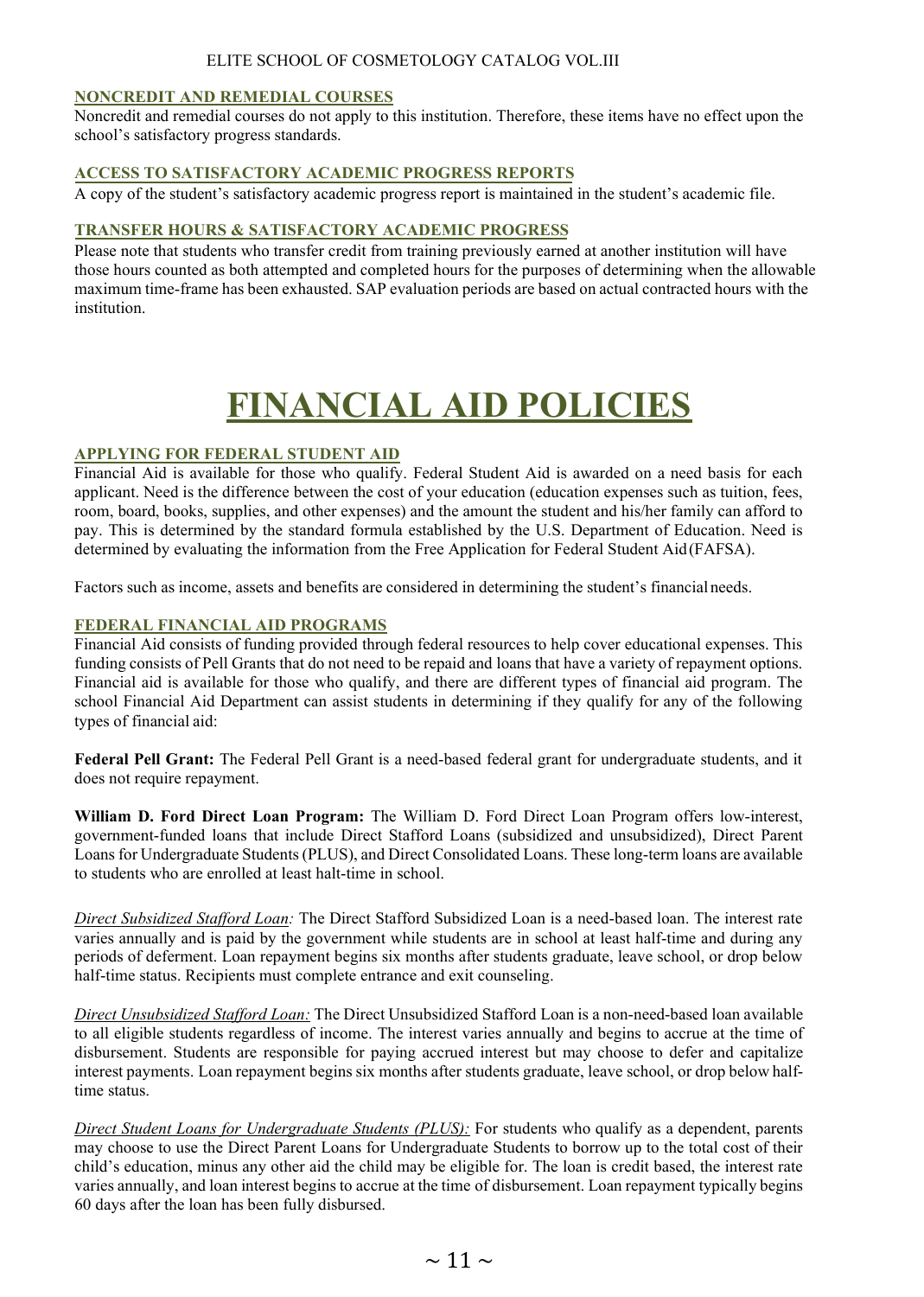#### ELITE SCHOOL OF COSMETOLOGY CATALOG VOL.III **FEDERAL FINANCIAL AID ELIGIBILITY REQUIREMENTS**

#### <span id="page-11-0"></span>In order to qualify for financial aid, you must meet the following criteria:

- Demonstrate financial need (except for certain loans and scholarships)
- Be a U.S. citizen or eligible noncitizen, such as permanent resident, or in the United States forother than temporary purposes
- Have a valid Social Security Number (SSN)
- Be working towards a degree or certificate in an eligible program
- Not currently enrolled in high school
- Have earned a high school diploma or General Equivalency Diploma (GED)
- Register with the Selective Service if you are a male between the ages of 18 and 25
- Maintain Satisfactory Academic Progress (SAP)
- Not be in default of student loans
- Not owe a repayment on a Federal grant
- Not have certain drug convictions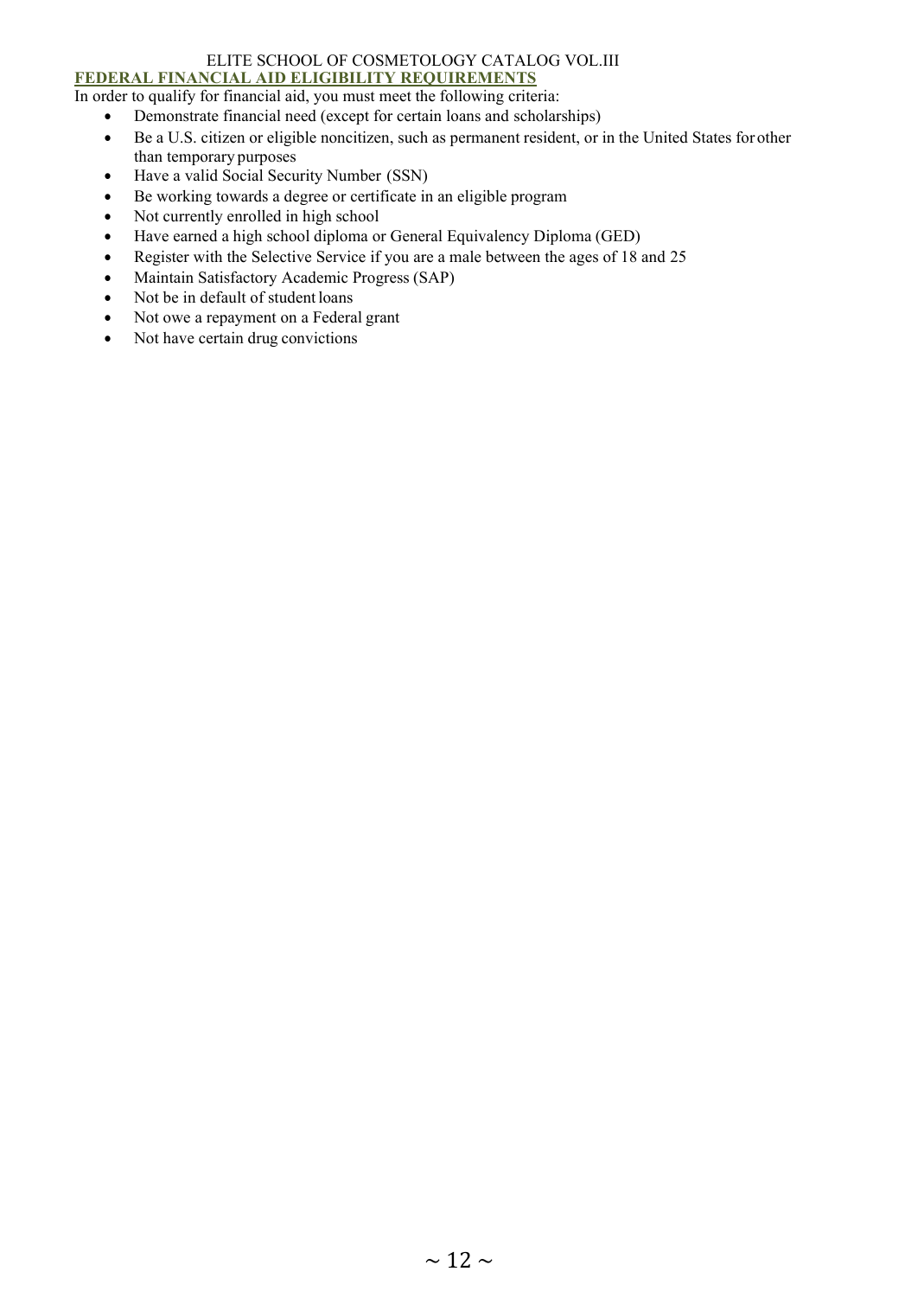• Use federal and state aid for educational purposes only

#### <span id="page-12-0"></span>**VERIFYING FAFSA INFORMATION**

A Student applying for federal aid may be required to verify the information submitted on their Free Application for Federal Student Aid (FAFSA). This inquiry is known as verification and is required by the Department of Education. If the student's application is selected for verification, the school will require the student to submit any or several of the following items within a specified time frame in order to continue processing financial aid:

#### <span id="page-12-1"></span>**CANCELLATION AND REFUND POLICY**

Should a student be terminated, expelled or cancel their enrollment for any reason, refunds will be made according to the following:

Official Cancellation or Withdrawal shall occur on the earlier of the dates which (items 1-7 below):

- 1. The school does not accept the applicant, or<br>2. If the student (or parent/guardian, if applicable
- If the student (or parent/guardian, if applicable) cancels within three  $(3)$  business days after the signing the enrollment agreement demanding money back, in writing, regardless of whether or not the student began training (all monies will be returned other that non-refundable application fee),or
- 3. Cancellation after the third  $(3<sup>rd</sup>)$  Business Day, but before the first class (will result in a refund of all monies paid, with the exception of the non-refundable application fee, or
- 4. The student notifies the school of his/her withdrawal, or
- 5. A student is expelled by the school, or
- 6. If a student on an approved leave of absence notifies the school that he or she will not be returning the date of withdrawal determination shall be the earlier of the scheduled date of return for the leave of absence or the date the student notifies the institution that the student will not be returning,
- 7. Please note that cancellation must be made by notifying the school in person or by certifiedmail.
- 8. Cancellation after attendance has begun through 40% completion of the program, will result in a Pro Rata refund computed on the number of hours completed to the total completed to the total program hours. All calculations are calculated based on schedule hours.

Application Fees: The application fee for all programmatic offerings is \$100.

(The Adjustment Schedule below will be used in the calculation of ALL withdrawals) Scheduled time elapsed in total program shall have earned

| Up through $40.0\%$ | Pro Rata Amount |
|---------------------|-----------------|
| 40.1\% to 49.9\%    | 70%             |
| $50.0\%$ and over   | $100\%$         |

- 9. Cancellation after completing more than 50% of the program will result in norefund.
- 10. The total value of the student kit and book(s) will be refunded if kit and/or book(s) are returned unused before the first day of classes in new and unused condition. After the first day of classes the value of the Student kit and books is non-refundable.
- 11. The termination date for unofficial withdrawal for refund computation is the last date of actual attendance by the student unless prior notification isreceived.
- 12. The school, through monitoring clock hours at least every thirty days, determines unofficial withdrawal for students.
- 13. Refunds will be made within 30 days of termination or receipt of cancellation notice for both unofficial and official withdraws.
- 14. If the school cancels a Program, all of the fees the student has paid will be reimbursed.
- 15. If the school closes permanently and ceases to offer instruction after the student has enrolled, and instruction has begun, the school shall, at its option:
	- a. Provide completion of the course and/or program, or
	- b. Participate in a Teach-Out Agreement, or
	- c. Provide a refund of all monies paid.
- 16. If course and/or program is cancelled and the school permanently closes, the school will make arrangements for the students. The school, at its option, will either provide a pro rata refund, participate in a teach out agreement, or refund allmonies.
- 17. When situation of mitigating circumstances exist, school may refund to the student in excess ofthe tuition adjustment guidelines.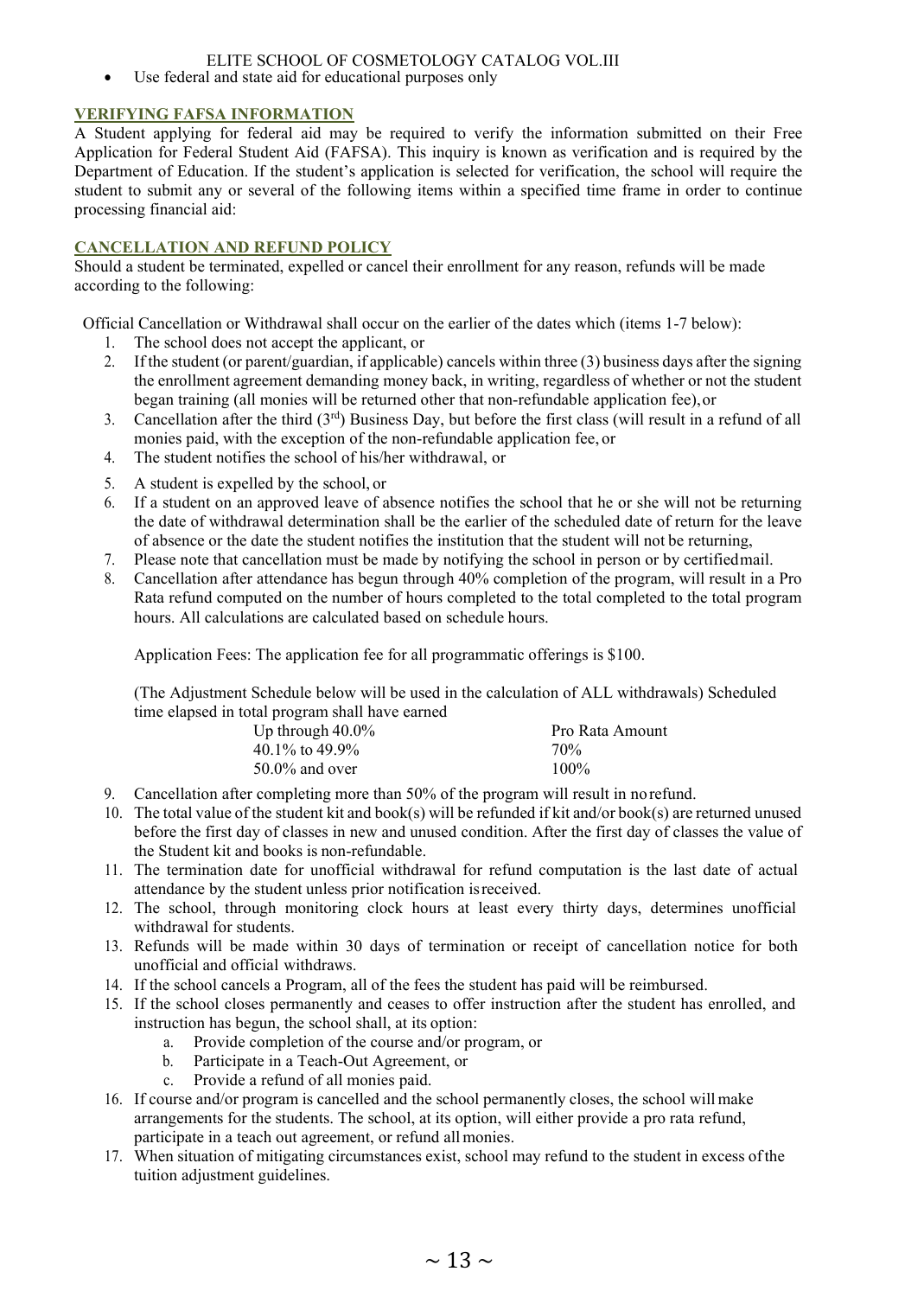#### <span id="page-13-0"></span>**RETURN TO TITLE IV POLICY**

For each Title IV aid recipient who terminates/withdraws, the school must calculate the amount of Title IV assistance the student has earned which is determined on a pro-rata basis. The amount of aid that was disbursed or could have been disbursed for the payment period is multiplied by the percentage of scheduled clock hours up to the last date of attendance (date of withdrawal) divided by the clock hours in the payment period. Once the student has completed 60 percent of the payment period, the student has earned 100 percent of the assistance. If the amount earned is greater than the amount disbursed or could have been disbursed, the student may be eligible for a post-withdrawal disbursement. If a student is eligible for a post- withdraw disbursement, the school will confirm with the student or parent in the case of a PLUS loan, that they want a portion or all of the post-withdraw disbursement of the loan. If the amount earned is less than the amount disbursed or could have been disbursed, then the school and perhaps the student will be required to return Title IV funds back to the federal account(s). If the student is required to return loan funds (or the parent, in the case of a PLUS Loan), the student/parent must repay any unearned funds that the school did not return in accordance with the terms and conditions of the Master Promissory Note.

Federal Regulations require the return of Title IV funds in the following order: Unsubsidized loans, Subsidized loans, Plus loans, and Pell Grants. These returns will be made within thirty days from the date of determination. In the case of a leave of absence, the refund shall not exceed thirty days from the date of documented return. Under the Federal Regulations, once the Return of Title IV Funds policy has been applied, the school may then apply their Refund Policy and charge for unpaid portions of their schooling.

#### <span id="page-13-1"></span>**PROGRAM CANCELLATION POLICY**

In the event Elite School of Cosmetology cancels a program the students tuition costs will be refunded in accordance with the "Cancellation and Refund Policy" and credit will be given for the hours and the services performed in the school, in case they want to transfer to another school or if the student does not want to transfer to another school the school will refund all tuition, fees, books, and materials. *Note: Elite School of Cosmetology makes no guaranty that the credits will be accepted by another institution.* It is the responsibility of the student to arrange for the transfer of credits with the receiving school.

#### <span id="page-13-2"></span>**TUITION PAYMENT METHODS**

Down Payment at time of signing enrollment agreement with balance paid prior to graduation by payment plan.

Payment Methods: Cash/ Credit/Debit Card/Check/ Cashier's Check/ U.S Money Order/Financial Aid Make

all checks payable directly to: Elite School of Cosmetology 2105 W. 15th Street Panama City, FL 32401

## **STUDENT SERVICES**

#### <span id="page-13-4"></span><span id="page-13-3"></span>**EMPLOYMENT**

The school will provide all graduates with placement services at no extra charge. Elite School of Cosmetology does **not guarantee** employment. However, it will make a great effort to put the student in contact with various employers.

Any information relating to market and job availability will be verified through statistical research. Our school makes no promises or implications of any specific market or job availability in numbers. Any information the school provides relating to salary ranges will be an accurate and unexaggerated representation of entry level salaries of employees having the same skills, education and experience as the students will have upon graduation. Records of initial employment of all graduates will be maintained in the school with the exception of foreign students who attend school on a Student Visa with the intention of working in a foreign country.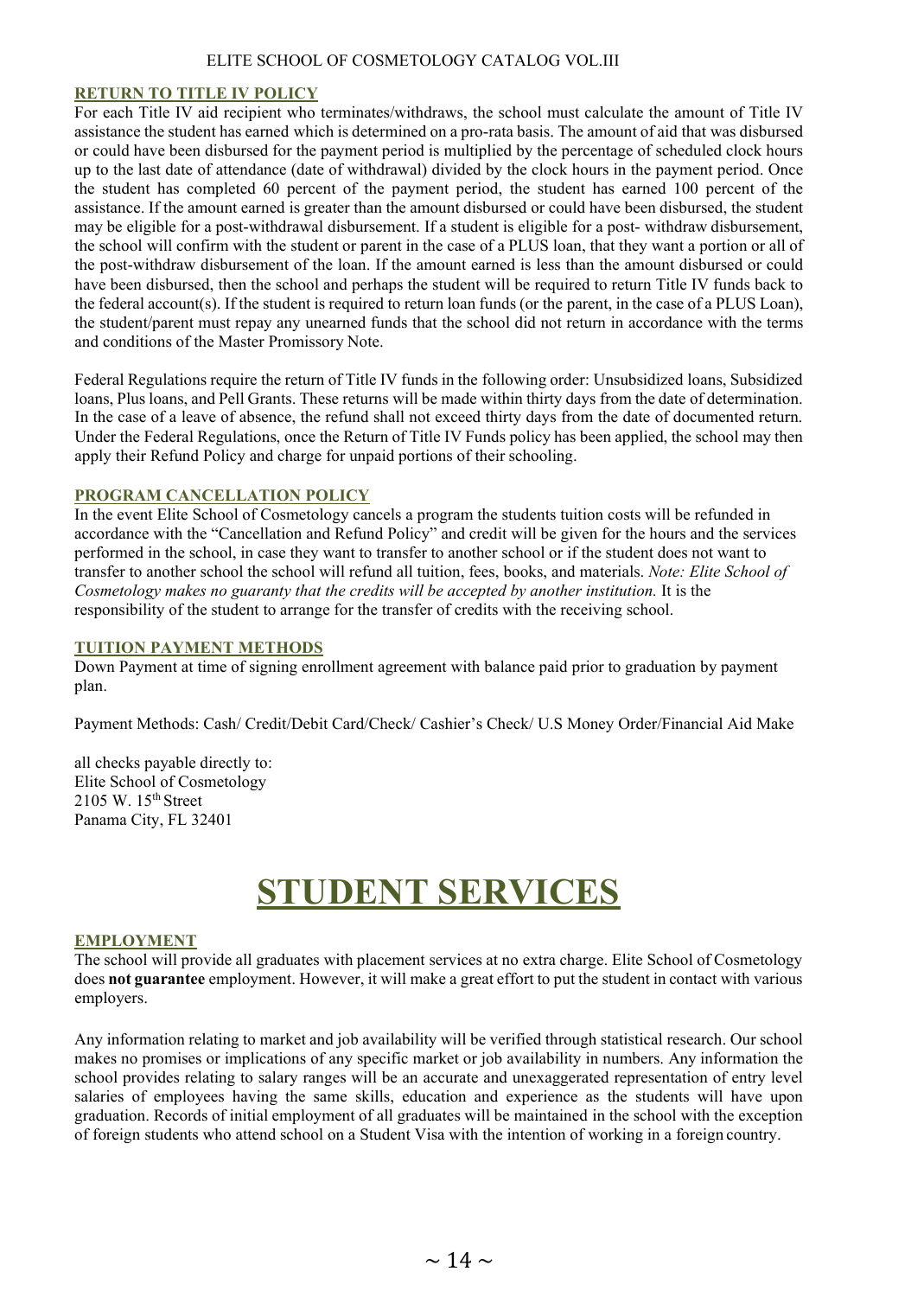### <span id="page-14-0"></span>ELITE SCHOOL OF COSMETOLOGY CATALOG VOL.III **SCHOOL RULES AND REGULATIONS**

#### <span id="page-14-1"></span>**SCHOOL RULES AND REGULATIONS**

- 1. Students are required to be on time for classes according to their assigned schedule.
- 2. Students are required to notify a school official 30 minutes prior to the scheduled start of class for all absences or tardiness by calling the school directly at 850-481-1220. If absent more than fourteen (14) days with no notice Student will be dropped from program. Reinstatement fee of \$125.00 will be applied if student is readmitted.
- 3. While on school premises, a professional appearance is mandatory at all times.
- 4. The students must be dressed in proper attire or will be asked to leave premises. Dress Code all black. Friday and Saturday- Jeans are allowed. No shorts see through skirts or blouses, tank tops, half shirts, sleeveless shirts, ripped, torn or holed clothing or open toe shoes allowed. If any student loses or damages his/her uniform, they must purchase a new uniform.
- 5. All students must bring the proper equipment and books to class; failure to comply may result in the student being sent home.
- 6. The school must be notified of any change of address or telephone number.
- 7. Any abuse, verbal or otherwise, will not be tolerated, whether it is directed towardsschool employees, instructors, students or clients. The result will be the student sent home for the day.
- 8. Stealing or defacing of property that belongs to the school, staff, clients or other students mayresult in immediate termination.
- 9. Anyone attending school under the influence of drugs or alcohol will have to undergo drug testingat a laboratory of the school's choosing. All costs of said test will be incurred by the student. If said test proves positive for alcohol or drugs, the student may be permanently dismissed from class.
- 10. No personal phone calls will be accepted or permitted by the school.
- 11. The use of a cell phone during class is prohibited.
- 12. No personal services are to be performed without permission from an instructor.
- 13. Students are not allowed to have services performed on them from instructors unless there is a demonstration for that particular service.
- 14. Students are required to have attendance of 66.67% or higher.
- 15. Students must meet the School's Satisfactory Academic Progress Policy at all times. Failure to maintain satisfactory progress may result in delayed graduation, delayed or loss of federal funding (if applicable).
- 16. Training involves sanitation, cleanliness and care of school and equipment. Students are responsible for personal workstations and work areas. Daily assigned sanitation duties must be evaluated before clocking out each day. State Board requires all students to follow sanitation rules and practices at all times.
- 17. If a student breaks school property either accidentally or intentionally they will be responsiblefor its replacement.
- 18. Students are not allowed to eat, drink or chew gum in their class rooms or student salon.
- 19. Students cannot refuse to perform a clinic service; this is part of the training process.
- 20. Students are responsible for their own personal belongings; the school will not be responsiblefor any loss or damage to personal items.
- 21. Students are required to show respect to all instructors, school officials, clients and oneanother.
- 22. For every hour at the school the class time is 50 minutes followed by a 10-minutebreak.
- 23. Students are required to pay for their tuition on time. Payment is due the first  $(1<sup>st</sup>)$  3 days of the month. Late payment of \$25 will apply each day thereafter until paid in full.
- 24. Students and clients are not allowed to bring in their own product to use on clients in studentsalon.
- 25. Children may not be brought to school during class hours or any school related activity.
- 26. No soliciting of Elite School of Cosmetology clients for outside of schoolservices.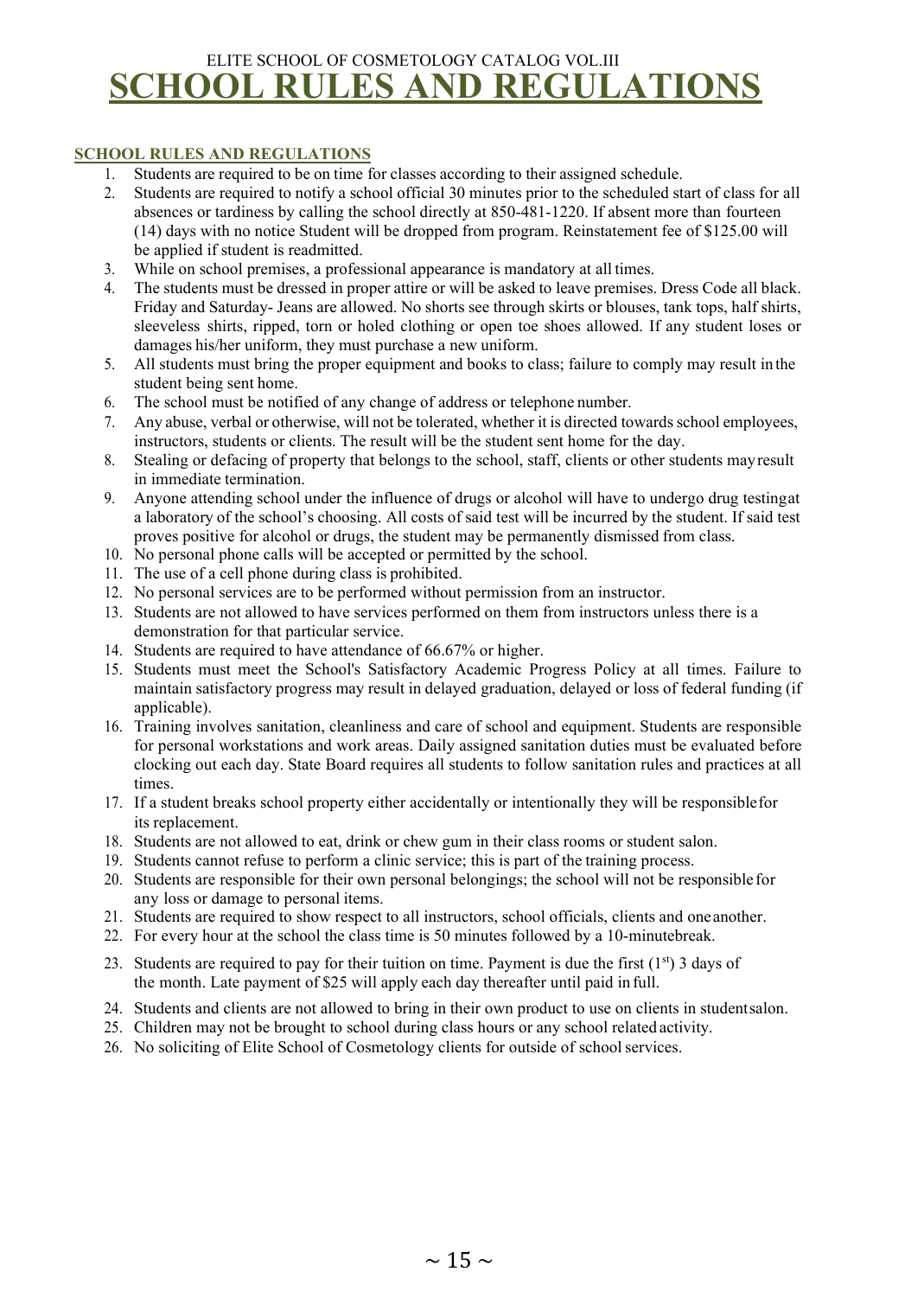#### <span id="page-15-0"></span>**PROCEDURES FOR STUDENTS TO APPEAL DISCIPLINARY ACTIONS.**

All academic or disciplinary actions shall be applied in accordance with the School Rules and Regulations and the School Catalog. If a student disagrees with a particular disciplinary or academic action taken, he or she can submit a verbal or written complaint to the Director of Education or the School Director, explaining the reason they disagree with the action and giving details to support their point of view. The School Director and/or Director of Education will then review the matter and determine if, based on the School Catalog, there are sufficient grounds for the action. The School Official will then meet with the student to clarifythe situation or take corrective measures as the case may require.

Emergency disciplinary procedures, consisting of expulsion from the school and/or legal action, shall be taken against students who:

- Commit a crime within the school grounds.
- Commit or threaten to commit violence (verbal or physical) against another student, instructor, school official, client or vendor within the school grounds.
- Has been reprimanded in the past for a particular transgression and refuses to correct the situation.

#### <span id="page-15-1"></span>**REASONS FOR DISMISSAL**

The students unable to demonstrate responsible conduct shall be expelled based on the following reasons:

- 1. Commit fraud in order to pass or maintain the corresponding grades.
- 2. Damage to or theft of school property.<br>3. Give false information to the school.
- Give false information to the school.
- 4. Unjustified absence of (14) consecutive days.
- 5. Failure to adhere to the school's rules and regulations.
- 6. Failure to pay the school's tuition and fees.
- 7. Failure to return from a LOA on expected date.
- 8. Any abuse, verbal or otherwise, whether it is directed towards school employees, instructors, students or clients.
- 9. Criminal activity while enrolled.

#### <span id="page-15-2"></span>**INSTRUCTOR'S RESPONSIBILITY**

Instructors will be responsible for teaching the course's material, administering and grading the tests, and helping and supervising the students during salon practice. They will also have a role in reviewing and reassessing curricula.

An instructor is someone who possesses a professional capacity and a complete knowledge of the products as well as the different techniques. The instructor should possess experience in academics as well as salon experience. Furthermore, the instructor should have an excellent personal image, enthusiasm and charisma. The instructor may provide the students with a simple outline and the most important concepts or ideas of each chapter, its main objectives and what they will be able to accomplish after completing their studies. They should be able to furnish answers to their questions and come up with a plan of study that is attractive to the student's attention.

#### <span id="page-15-3"></span>**DRUG FREE POLICY**

Elite School of Cosmetology provides to all employees and students the following information:

- The illegal possession use or distribution of illicit drugs and alcohol by students and employees on the property of the school or in conjunction with any educational activity is prohibited.
- Violation of this policy may result in disciplinary actions that may include termination and/or prosecution by the law.

#### <span id="page-15-4"></span>**SEXUAL HARASSMENT POLICY**

Elite School of Cosmetology is committed to maintaining a work and learning environment free of illegal discrimination and harassment and will not tolerate harassment from its employees against the students, or from any of its teachers, supervisors, administrators, vendors, etc. Sexual harassment is a behavior not acceptable in any way, be it verbal, physical or visual. Such behavior is illegal and forbidden everywhere it affects work, interferes with the learning process and creates a hostile environment. Sexual harassment minimizes employee's integrity and jeopardizes the teacher-student relationship. Every employee or student has the right to work and learn in an environment free of sexual approaches. Elite School of Cosmetology will not tolerate discrimination based on sex, including sexual harassment against an employee, employee applicant or student. Such discrimination violates State and Federal laws and Elite School of Cosmetologypolicy.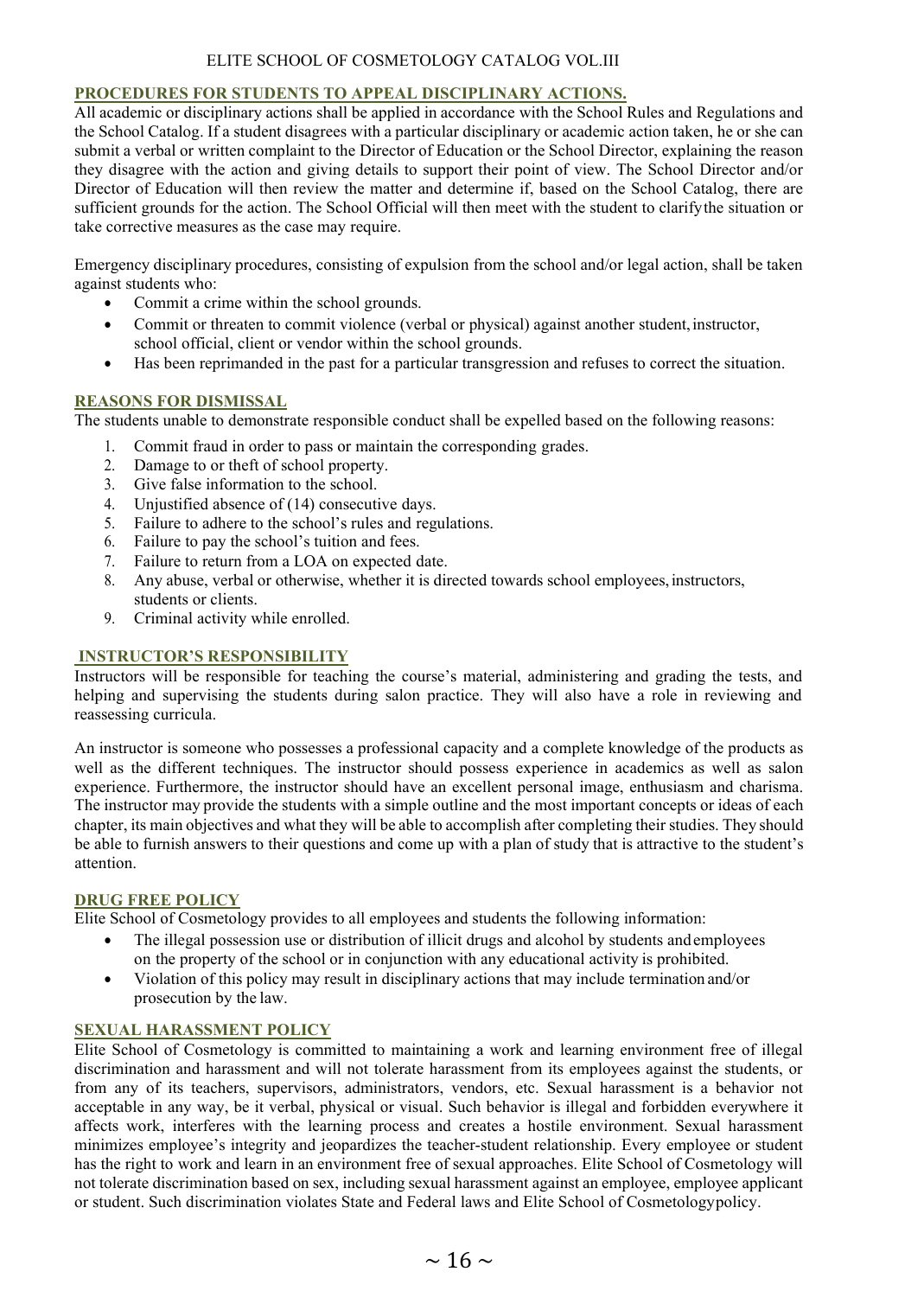#### <span id="page-16-0"></span>**SEXUAL HARASSMENT DEFINITION**

Sexual harassment consists of an unwelcome sexual advance, request for sexual favors and any other verbal, visual, and physical behavior of sexual nature when:

- 1. The behavior has been submitted, whether in implicit or explicit condition with labor or educational objectives.
- 2. The decision of submission or refusal is used as basis for employment or education, affecting the student or employee being harassed.
- 3. The harassment behavior irrationally affects and interferes with an employee or student's work and educational development. It also creates an intimidating, hostile and offensive work or study environment.

#### <span id="page-16-1"></span>**GRIEVANCE POLICY**

If ever a student feels that school procedures or practices result in an unfair or difficult situation for them, Elite School of Cosmetology maintains an open communication policy designed to address such matters in a confidential and effective manner In most cases, student should share their concerns directly with the instructor or staff member involved to resolve the issue in the most immediate and efficient way. If that discussion is not effective or if the student wishes to speak to a superior authority, they should seek a meeting with the Campus Director. If the Campus Director is not immediately available, the student may schedule an appointment with him or her through any campus staff or management personnel.

At times, it may be necessary for the student to commit their concerns to writing. When writing a complaint or concern, it will be helpful to include the exact nature and details of the concern, the date, time, and place of any related incidents, names of witnesses, and any pertinent documentation.

If the student is unable to obtain a satisfactory resolution through the Campus Director, he or she may file an appeal with the school President, who will addressthe matter personally. The contact information for the school President can be provided by the Campus Director. If the grievance remains unresolved, the student has the right to contact the Florida State Licensing Board/Council 325 West Gaines Street, Suite 1414 Tallahassee, FL 32399-0400 Tel: 850-245-3200 or 1-888-224-6684 the accreditation agency Middle States Association of Colleges and Schools Commissions on Elementary and Secondary Schools 3624 Market Street, 2 West, Philadelphia, PA Tel: 267-284-5000.

#### <span id="page-16-2"></span>**ENFORCEABILITY OF THE POLICY**

The prohibition of sexual harassment applies to everyone; teachers, students, administrators, managers, supervisors, full time, part time and temporary employees, clients, suppliers, etc. Elite School of Cosmetology will not tolerate any kind of sexual harassment toward or from anyone.

#### <span id="page-16-3"></span>**TO REPORT SEXUAL HARASSMENT**

If you believe that you have been a victim of sexual harassment, you must immediately report it to the Director of the School. If a teacher, an administrator, a supervisor or a manager has committed sexual harassment, report it to the Director of the School as well.

If you believe that you have been a victim of sexual harassment and you make a verbal complaint and it proves ineffective, or you are incapable of making the complaint, complete a written complaint and submit to Elite School of Cosmetology. Complaints of sexual harassment will be taken seriously and investigated.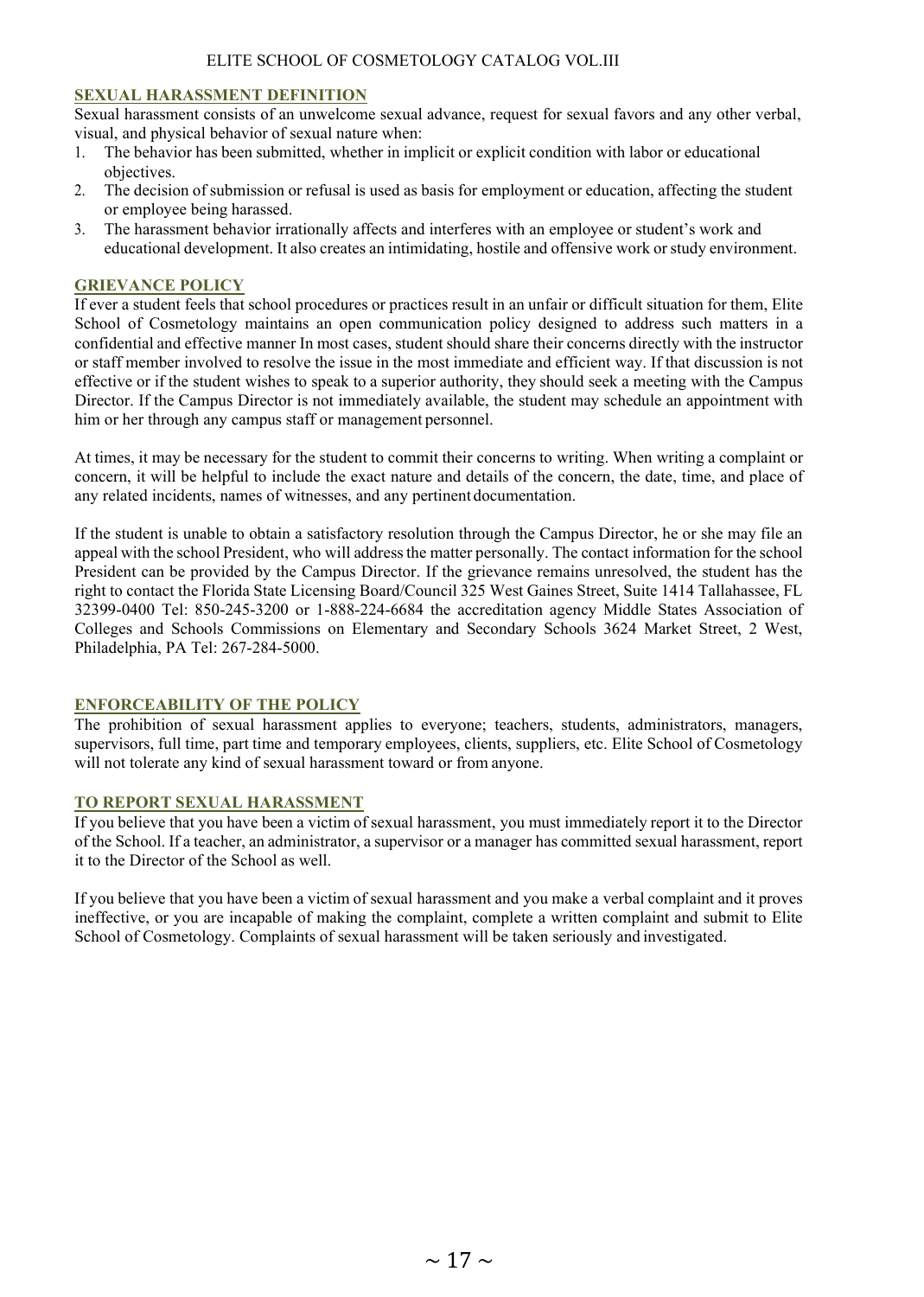# **COSMETOLOGY**

Elite School of Cosmetology 2105 W. 15<sup>th</sup> Street Panama City, FL 32401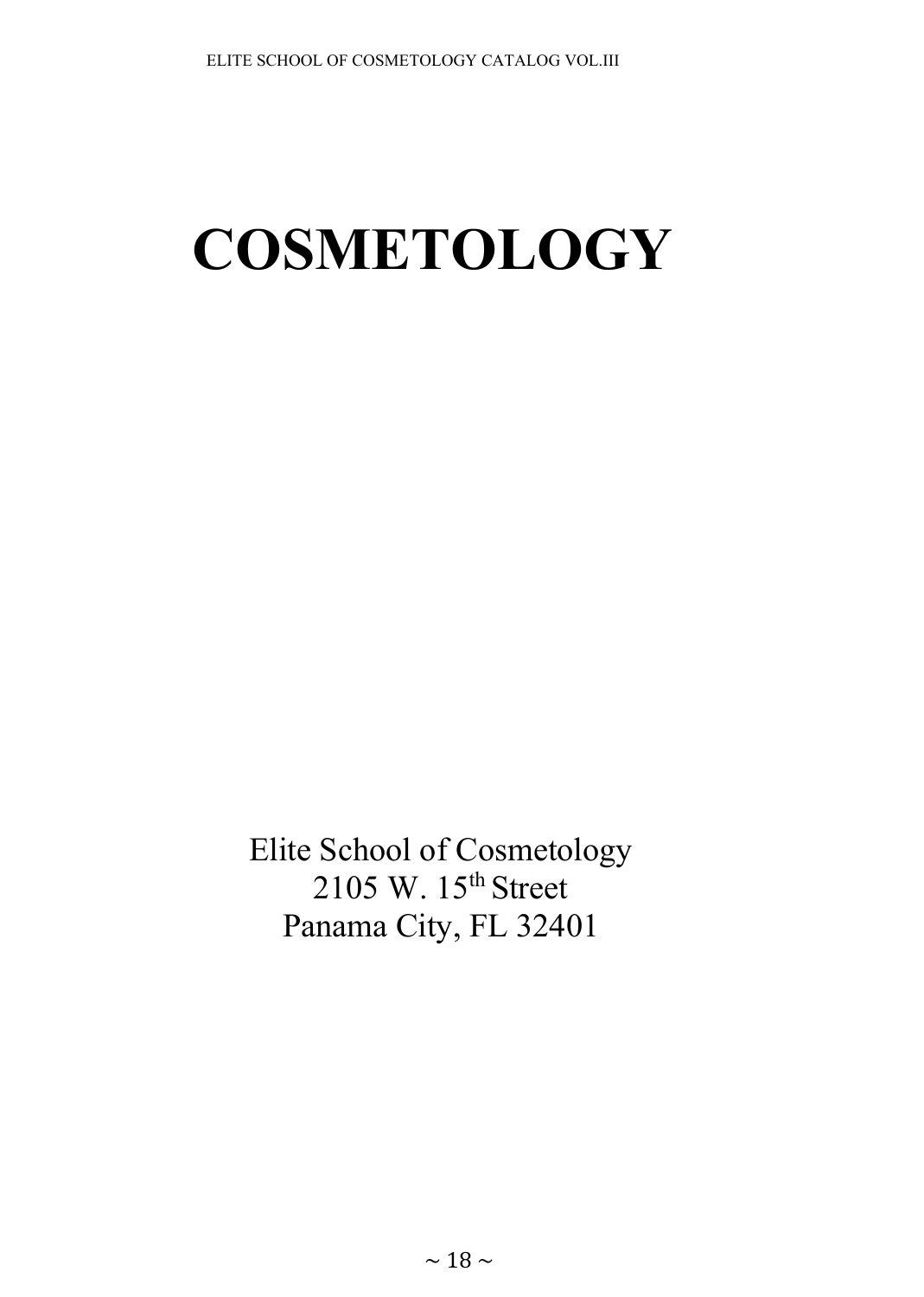## **COSMETOLOGY COURSE**

<span id="page-18-0"></span>**COSMETOLOGY**  TUITION REGISTRATION FEE BOOKS AND MATERIALS TOTAL COST

**1200 HOURS** \$ 15,164.00 \$ 100.00 \$ 600.00

\$15,864.00

#### **COURSE CURRICULUM**

|                                  |                         | <b>HOURS</b> | <b>SERVICES</b> |
|----------------------------------|-------------------------|--------------|-----------------|
| HA101                            | Hair I                  | 440          | 425             |
| HA102                            | Hair II                 | 528          | 110             |
| <b>LR101</b>                     | Laws and Rules          | 16           |                 |
| <b>MN101</b>                     | Manicuring              | 80           | 10              |
| <b>SB101</b>                     | Sanitation/Bacteriology | 50           |                 |
| <b>SC</b> 101                    | Scalp Care              | 40           | 145             |
| SC102                            | Skin Care               | 46           | 10              |
| <b>TOTAL HOURS &amp; SERVICE</b> |                         | 1,200        | 700             |

#### **NOTE: A RE-ENTRY FEE OF \$125 MAY BE CHARGED IFAPPLICABLE.**

#### **OBJECTIVE**

The primary objective of the cosmetology program and curriculum is to prepare students for the State licensing examination to become a Licensed Cosmetologist, and to provide the appropriate training and hands on practice necessary for the students to become competent professionals. After completing the necessary credit hours, services and paying all tuition, the students will receive a Diploma stating that they have satisfactorily completed the program and will be assisted in registering to take the state exam to become a licensed cosmetologist.

Note: Graduates will not be able to practice Cosmetology until they have passed the State licensing examination. Licensed Cosmetologists opportunities include Hair Stylist and Salon Manager, among others.

#### **DESCRIPTION**

This program has been created to provide a foundation in Cosmetology that complies with the requirements established by the governmental organizations. It is also designed to train the students in the skills requiredby cosmetologists in their beginning level which includes; professional development, ecology, anatomy, physiology, electricity, chemistry and the salon business. Also, services for the hair such as theory and hair care, design decisions, cuts, procedures, styles, wigs, extensions, chemical textures and hair color. Manicure and pedicure services are also included as well as the study of the skin, theory, care, hair removal and makeup.

#### **REFERENCES**

Books:

- Hardcover Milady's Standard Cosmetology 2016
- Softcover Milady's Standard Cosmetology 2016
- Milady's Standard Cosmetology. Practical Workbook
- Milady's Standard Cosmetology. 2016 Theory Workbook
- Hardcover Milady Standard Cosmetology 2016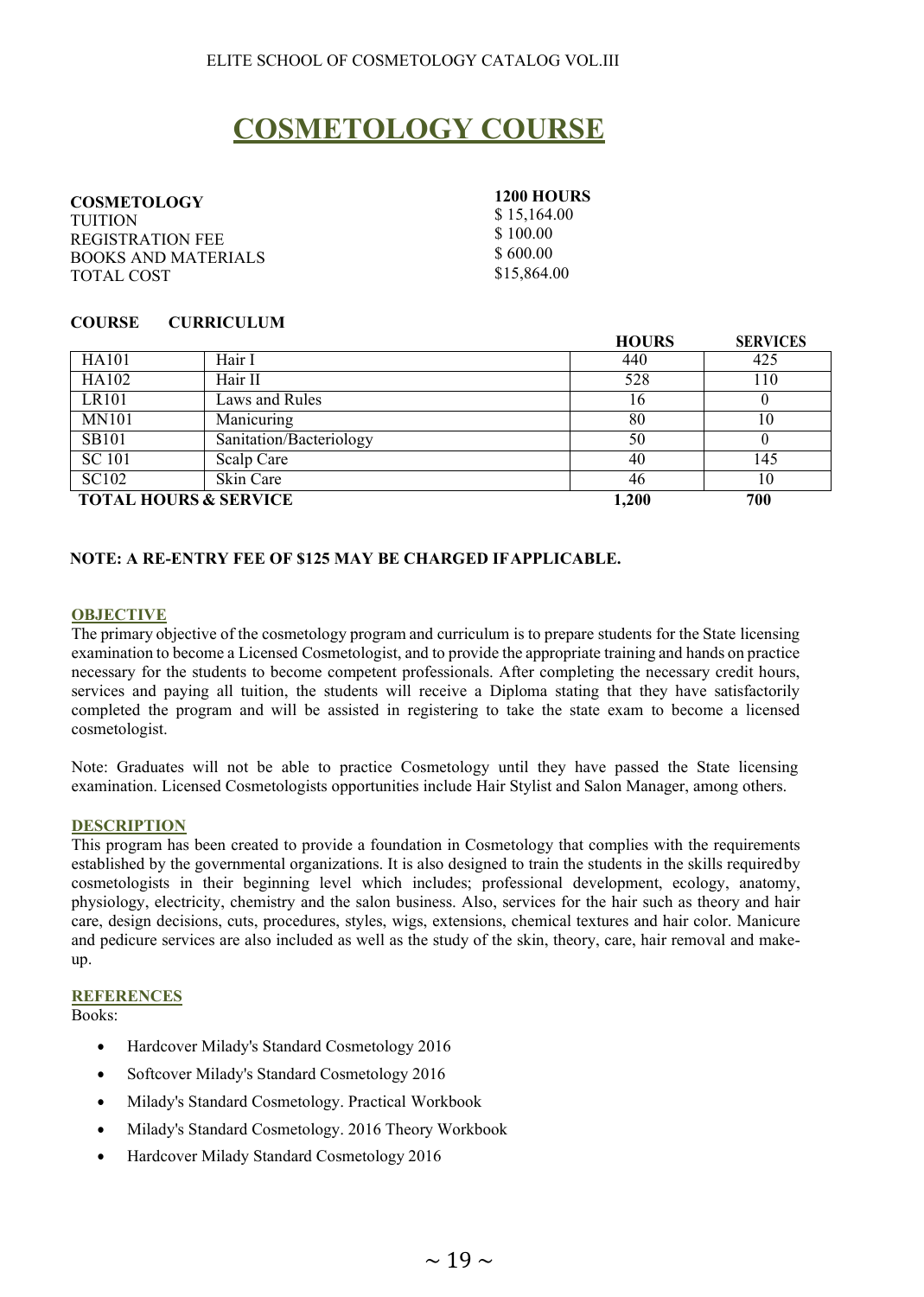#### **ATTENDANCE**

A daily log is maintained electronically where students swipe in and out via swipe card. The school expects regular attendance by all students.

#### **PROGRAM FORMAT**

Daily theory class, practical demonstration and practical work performed by students under strict instructor supervision according to program curriculums.

#### **DEFINITION OF CLOCK HOURS**

One clock hour is defined as a minimum of 50 minutes of supervised or directed instruction and appropriate breaks.

#### **GRADING PROCEDURES & DIPLOMAS AWARDED**

A progress sheet is used daily to record service tasks. All practical tasks are evaluated and recorded to comply with Florida's minimum task requirements. A minimum score of 75% is acceptable.

A diploma will be issued to each student who successfully completes the program and satisfies all requirements.

#### **GRADUATION REQUIREMENTS FOR COSMETOLOGY:**

Every student must complete the required number of hours for the program completion. Each student must achieve the minimum overall academic average (see the Attendance & Satisfactory Academic Progress Policy section) in order to graduate. Students must complete all required tests, and also complete all required number of services/skill demonstration (as applicable). Finally, in order to qualify for graduation, all students must have a zero-balance, or have made other pre-approved payment arrangement.

### **COSMETOLOGY COURSE DESCRIPTION**

#### **HAIR I (HA101) - Hours 440 / Services 425**

The students will learn proper hair maintenance and the objective of the wash, the frequency, the products designed for each type of condition or alteration, the infectious diseases, manipulations, rules and regulations, water's chemical composition, shampoos and the procedures to follow with different types of chemicals. This is a very satisfactory service for the client as long as it is done with professionalism.

As professionals, we will ensure that the students comprehend the individual needs of each client based on their age, personality and lifestyle and learn to use these aspects to work with the natural or artificial texture and the disposition of each client's hair. A particular hairstyle for a certain individual may become their most descriptive characteristic, marking their personality and proclaiming their identity.

This chapter will cover three important parts of hair styling: the styling of wet hair, the styling of short hair and the styling of long hair. These techniques include symmetry and proportions, and the use of hand-held hair dryers, brushes, curling irons, finger styling, rollers, braids, etc.

Hair design decisions are based on the consideration of the facial proportions, consultations with the clientand the students' understanding of style compositions. Hair styling design follows the same basic artistic concepts as any other form or art, only it's applied to the hair. The three principal elements are form, texture and color. In creating and completing a design, none of these elements should be ignored.

#### **HAIR II (HA102) - Hours 528 / Services 110**

We will ensure that the students at the end of this chapter will be capable of defining color and its laws as well as identify the natural level, tones and intensity of the hair. Additional considerations will be given to texture, diameter and porosity of the hair due to the fact that these will influence greatly in the absorption of the color and the timing of the procedure.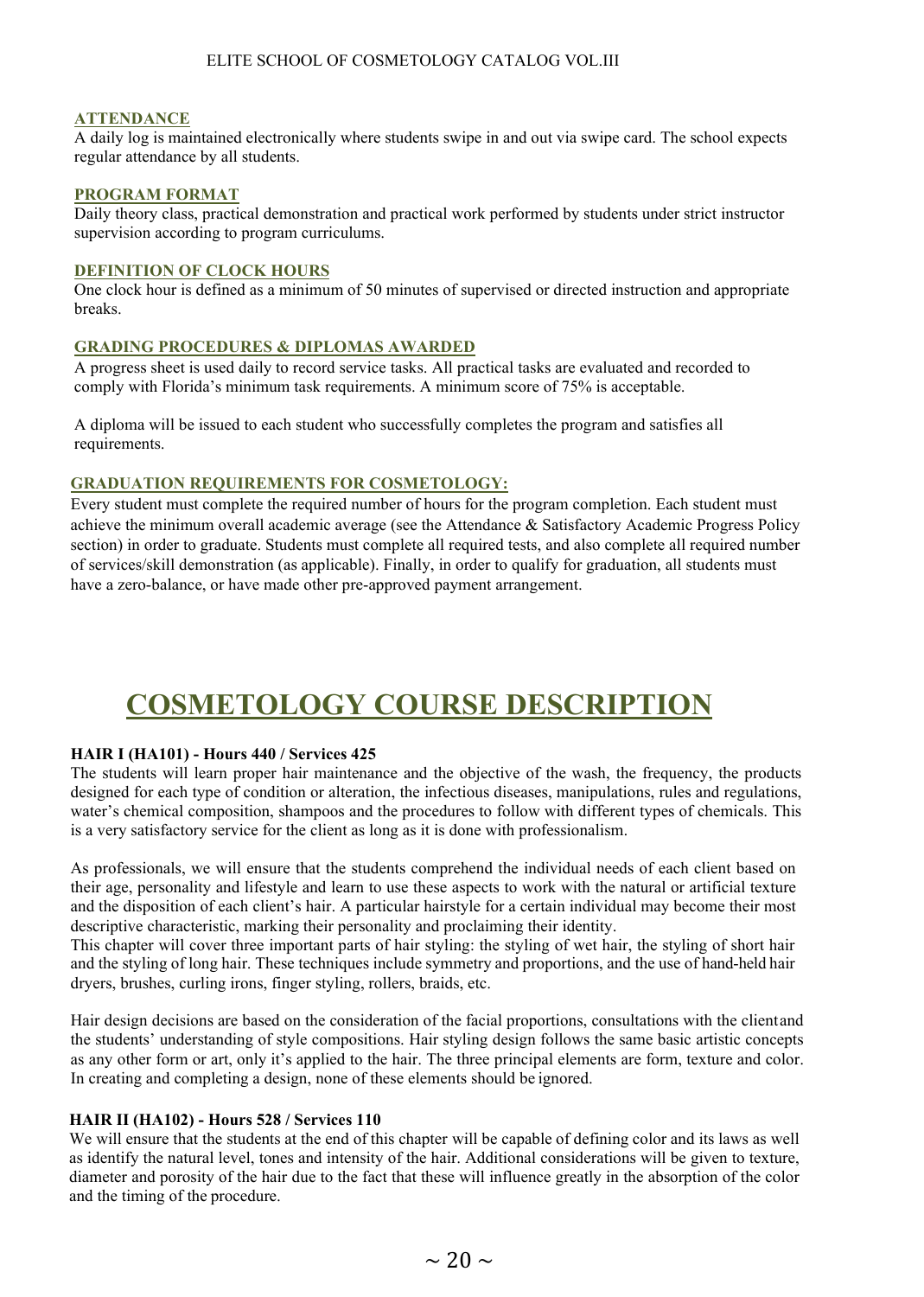The students will also be trained in the technique of coloring of the hair and the categories of different products. They will also become familiar with other techniques associated with hair coloring such as highlights, consultation with the client, promotions and sale of services, discoloration terminology and problem of discoloration of the hair and its solutions. In the end, all these techniques will make the student a solicitedand highly qualified stylist.

Our goal in this chapter is for the students to learn how to explain and demonstrate the theory and the fundamental procedures associated with a perm and the creation of a curl. This is a chapter where the chemical aspects are translated into the student ability to create a perm or to straighten the hair for a client. This technique produces great chemical changes in the hair that will offer new options for haircuts and styles for the client. The students will be capable of identifying the different types of perms, the chemical contents of each, and the methods of application as well as different methods of hair curling, positions and patterns for perms, rinses, the different categories of curls and their advantages and the general elements necessary for the job.

#### **LAWS AND RULES (LR101) - Hours 16 / Services 0**

The students will learn to establish and describe the different types of property, structure, function and requirements necessary to run a successful business. The laws that govern the activities of all cosmetologists as set forth by the cosmetology society and its composition. The difference between cosmetologists and specialists. The requirements for license renewal. The penalties for different infractions. The security and health requirements of a beauty salon and, in general, all the laws and rules established by the cosmetology board in the State of Florida.

The students will prepare for the state board examination. The student will review previous chapters and take practice tests.

The objective of this course is to describe the basic principles needed to plan and operate a salon as a successful business; to learn to apply for and fill out employment applications, study lease terms and negotiations, describe the legal forms of ownership, become aware of insurance needs, understand the basic accounting principles of business, understand techniques for interviewing prospective employees and techniques of filling out employment applications. The students will also learn to select and have a good image that will reflect their personal style and will express their confidence in their profession and respect towards others.

#### **MANICURING (MN101) - Hours 80 / Services 10**

In this course the students will learn the theory of nails and to describe the structure, growth, diseases and conditions associated with the nail and to explain and demonstrate learned services for the care of artificial nails such as prevention of infections. The students will also learn pedicure and massage techniques.

#### **SANITATION / BACTERIOLOGY (SB101) - Hours 50 / Services 0**

Students will learn that one of the most important aspects of proper sanitation is the cleanliness of all instruments and work areas. The habits the students form in this aspect will be very important, as they will affect the health and wellbeing of the clients and themselves. The proper procedures to follow for the sanitation and cleanliness of the work environment are part of the chapter entitled Bacteriology, which is the science that deals with microorganisms.

The students will be required to complete the AIDS / HIV four (4) hour program and pass an examination before graduating. The school will provide this program, or the student may obtain it in another center that is approved by the State of Florida. The subject to be completed in this program covers the difference between HIV and AIDS.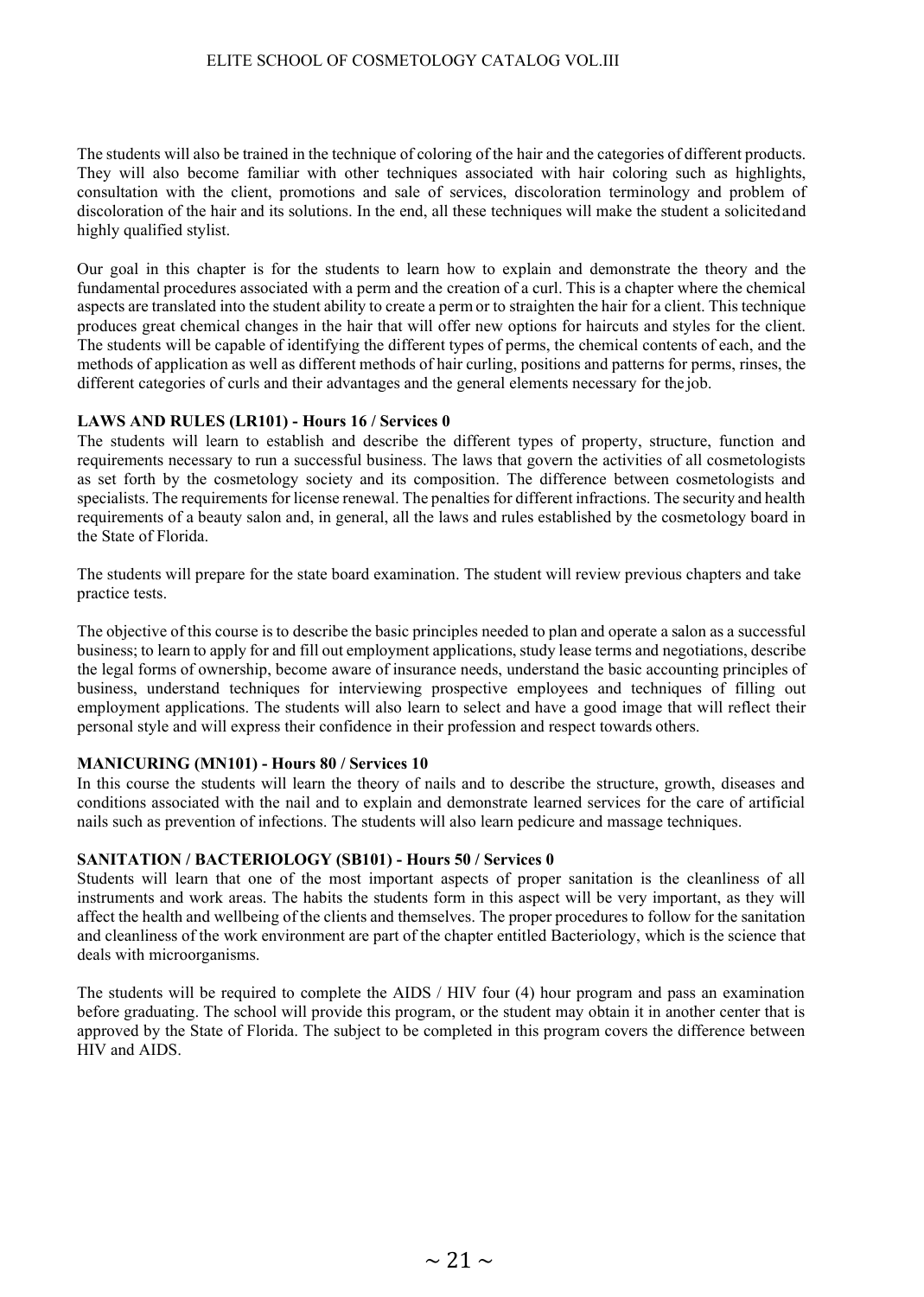#### **SCALP CARE (SC101) - Hours 40 / Services 145**

The students will learn to define the theory of hair formation, growth, structure, parting and color. In addition, the students will learn the techniques of services such as washing, massages, hair care and evaluating common problems such as hair loss, dandruff etc. The students will be given the knowledge of the different products and manipulations. There are legal rules and regulations in place for the practice of cosmetology (code of ethics). Ethics is described as the philosophical study of moral values, rules and principles depicting what are right and wrong concerning proper conduct in business. Proper etiquette will ensure that your clients, coworkers and superiors will come to appreciate you and will treat you the same way. This way of conduct will take you very far and will help enormously in your success.

The students will receive a detailed description from their instructor of the functions and objectives of each instrument such as: razors, perm rods, setting rollers, scissors, thinning shears, electric clippers etc.

The students will learn to define the theory of hair formation, growth, structure, parting and color. In addition, the students will learn the techniques of services such as washing, massages, hair care and evaluating common problems such as hair loss, dandruff etc. The students will be given the knowledge of the different products and manipulations.

#### **SKIN CARE (SC102) - Hours 46 / Services 10**

This program is designed in accordance with the regulations and requirements of the State of Florida to obtain the license of "Facial Specialist." In this program, the students will learn to define the composition, function, types of skin, the difference between skin disorders and skin disease, and the steps to follow during a facial treatment, including massage, makeup application and hair removal.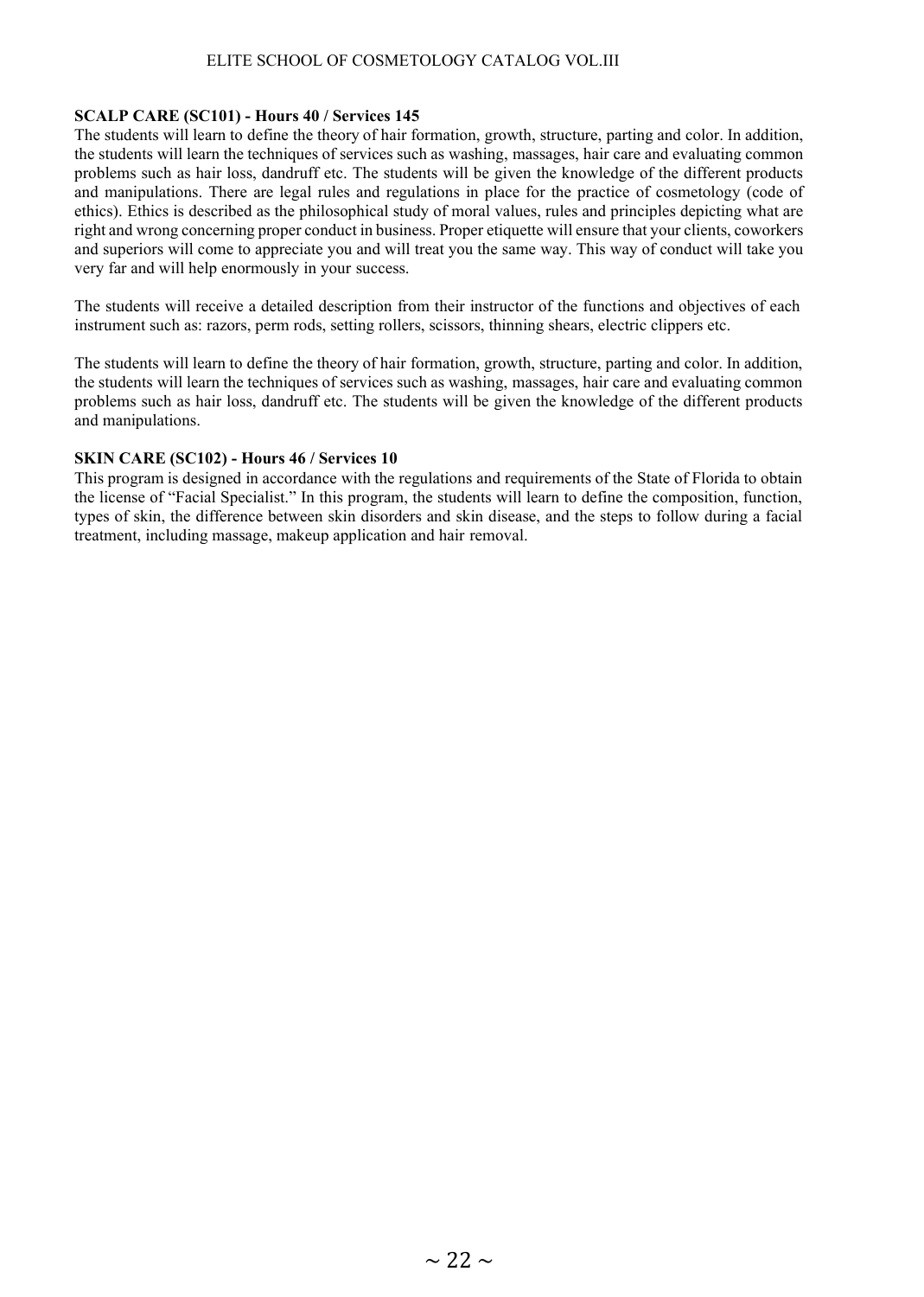# **FULL SPECIALIST**

Elite School of Cosmetology  $2105$  W.  $15<sup>th</sup>$  Street Panama City, FL 32401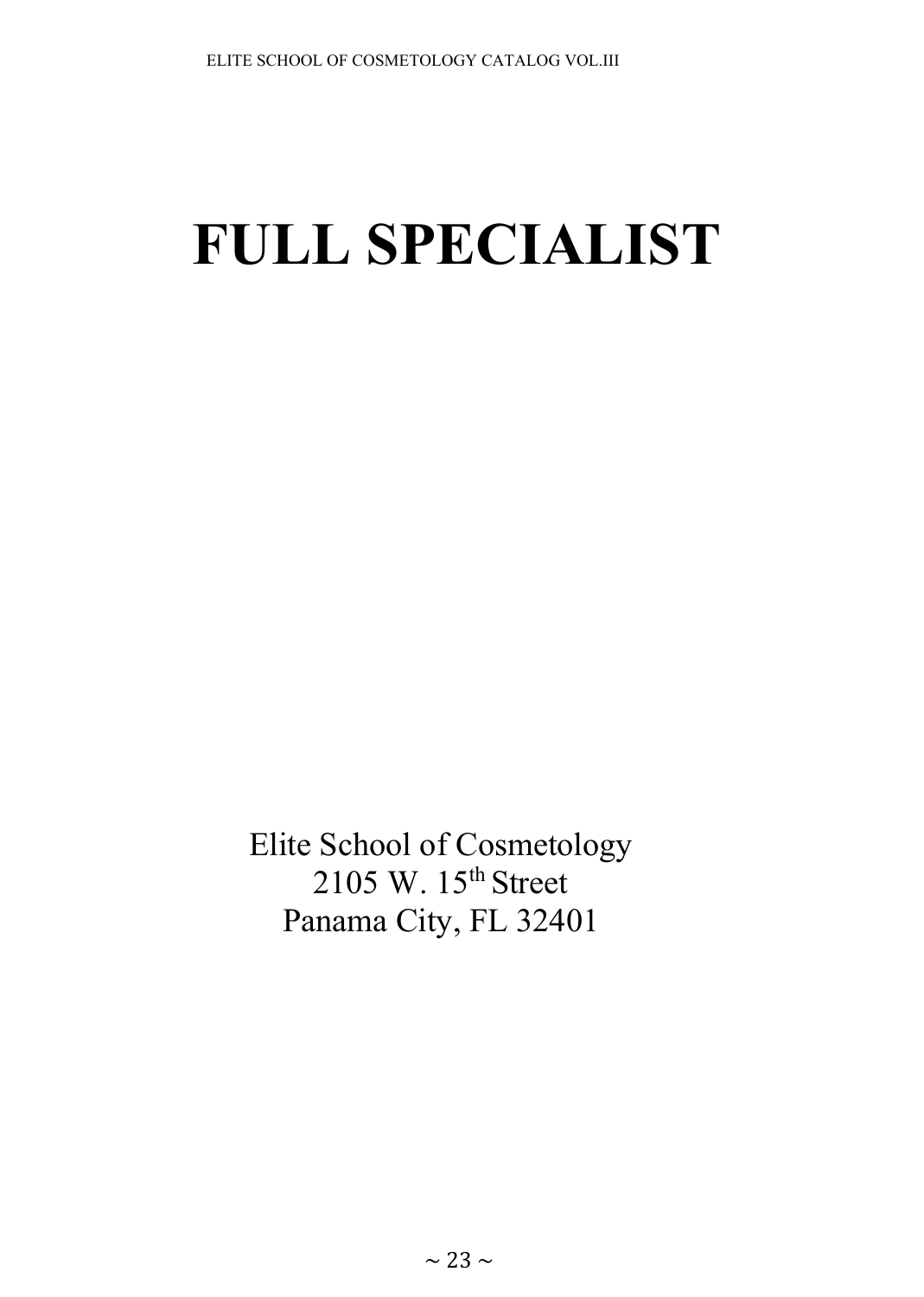## **FULL SPECIALIST COURSE**

| <b>FULL SPECIALIST</b> | <b>600 HOUR</b> |
|------------------------|-----------------|
| <b>TUITION</b>         | \$8,960.00      |
| REGISTRATION FEE       | \$100.00        |
| BOOKS AND MATERIALS    | \$400.00        |
| TOTAL PROGRAM COST     | \$9,460.00      |

| 600 HOURS  |
|------------|
| \$8,960.00 |
| \$100.00   |
| \$400.00   |
| \$9,460.00 |

| <b>COURSE CURRICULUM</b>                 | <b>HOURS</b>   | <b>SERVICES</b> |
|------------------------------------------|----------------|-----------------|
| GN01 Business Skills/Professional Image  | 8              | $\theta$        |
| GN02 Sanitation / Disinfection           | 6              | $\theta$        |
| GN03 Florida Laws                        | 4              | $\theta$        |
| <b>GN04 AIDS/HIV</b>                     | 4              | $\theta$        |
| FS01 Skin Theory                         | 120            | $\theta$        |
| FS02 Facials Techniques                  | 80             | 50              |
| FS03 Product Knowledge                   | 10             | $\theta$        |
| FS04 Light Therapy                       | 14             | 10              |
| FS05 Hair Removal/Waxing/Tweezing        | 24             | 20              |
| FS06 Makeup Application                  | 15             | 20              |
| FS07 Bacteriology                        | $\overline{4}$ | $\theta$        |
| FS08 Eyelash Application/Eyebrow Tinting | 8              | 20              |
| FS09 Consultation and Preparation        | 8              | $\theta$        |
| NT01 Nail Theory                         | 110            | $\theta$        |
| NT02 Manicure                            | 30             | 30              |
| NT03 Pedicure                            | 30             | 30              |
| NT04 Tips with Overlay                   | 10             | 30              |
| NT05 Sculpted Nails                      | 80             | 20              |
| NT06 Nail Wraps                          | 15             | 10              |
| NT07 Polish and Nail Art                 | 5              | 10              |
| NT08 Artificial Nail Removal             | 5              | 5               |
| NT09 Nail Fills                          | 10             | 10              |
| <b>TOTAL HOURS &amp; SERVICES</b>        | 600            | 265             |

#### **NOTE: A RE-ENTRY FEE OF \$125 MAY BE CHARGED IF APPLICABLE.**

#### **OBJECTIVE**

The objective of this program and curriculum is to provide complete training in the field of Facial Specialist and Nail Technician for students interested in employment in fine salons or spas. The students will be prepared for the final examination in order to be registered as a licensed Full Specialist. After completing the necessary credit hours and services, the students will receive a Diploma stating that they have satisfactorily completed the program. Registered Full Specialist opportunities include Nail Technician, Facial Specialist and Salon Manager among others.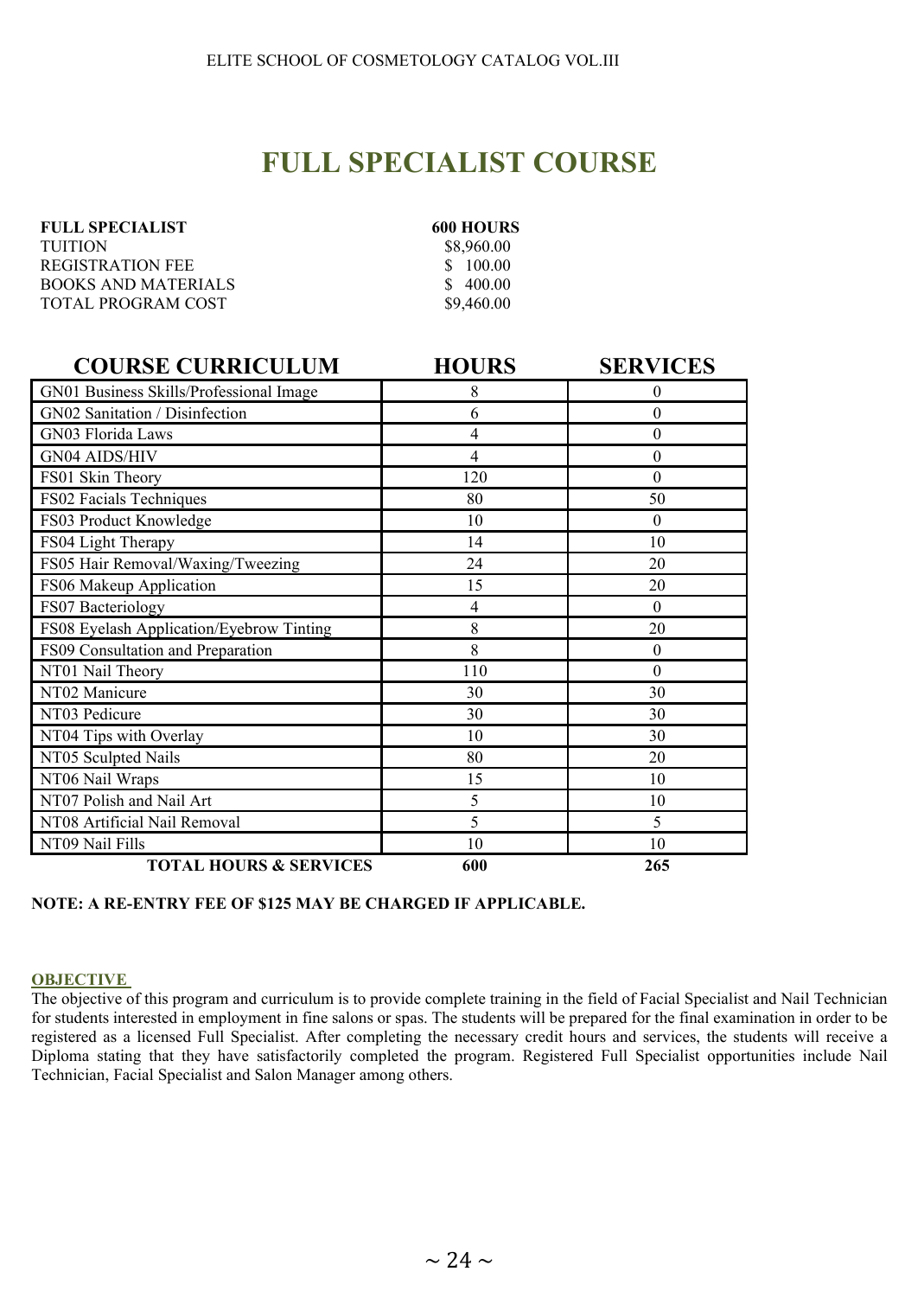#### **DESCRIPTION**

This program combines the knowledge of two disciplines, Facial Specialist and Nail Technician. The students will develop skills in facial techniques, hair removal, makeup applications, manicure, pedicure, nail art and artificial nail work. Upon successful completion of the program hours, clinic services and final exam, the students will receive a certificate of completion and will be registered with the State for licensing.

The full specialist program at Elite School of Cosmetology has additional hours beyond the state of Florida requirement of 500 hours to offer the student additional education and training beyond the basic nail technician and facial specialist programs. A full specialist graduate is more than just a graduate of the nail technician and facial specialist programs; they will have additional training not offered in those classes.

#### **REFERENCES**

Books:

- Hardcover Milady Standard Fundamentals Esthetics 2009
- Hardcover Milady Standard Nail Technology 2015

#### **ATTENDANCE**

A daily log is maintained where students' attendance is taken by the instructor. The school expects regular attendance by all students.

#### **PROGRAM FORMAT**

Daily theory class, practical demonstration and practical work performed by students under strict instructor supervision according to program curriculums.

#### **DEFINITION OF CLOCK HOURS**

One clock hour is defined as a minimum of 50 minutes of supervised or directed instruction and appropriate breaks.

#### **GRADING PROCEDURES & DIPLOMAS AWARDED**

A progress sheet is used daily to record service tasks. All practical tasks are evaluated and recorded to comply with Florida's minimum task requirements. A minimum score of 75% is acceptable.

A diploma will be issued to each student who successfully completes the program and satisfies all requirements.

#### **GRADUATION REQUIREMENTS FOR FULL SPECIALIST:**

After successful completion of the program, which entails passing all tests with satisfactory grades, completing the mandatory clock hours and services, making arrangements to pay all outstanding tuition and fees students will be awarded a Diploma.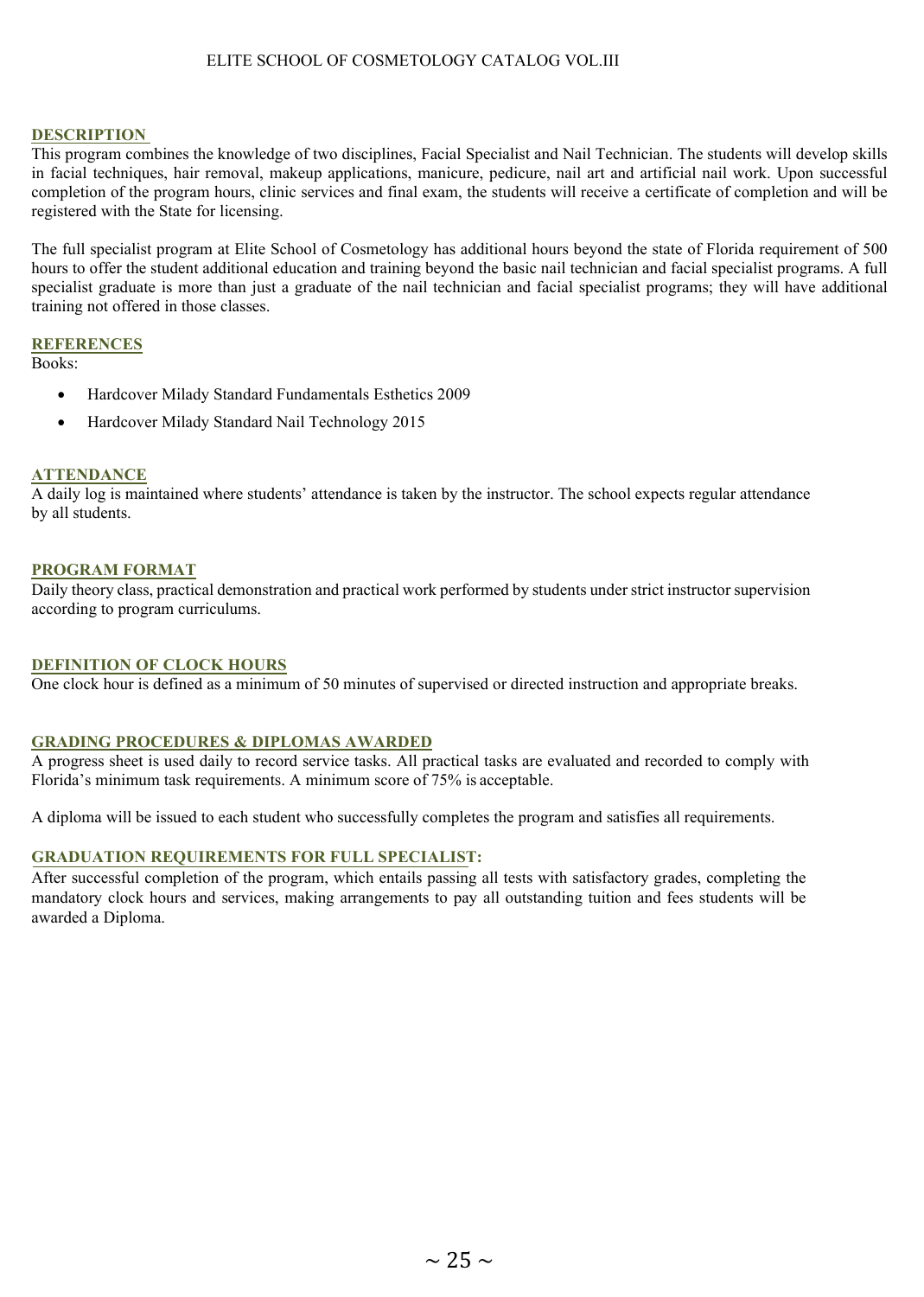## **FULL SPECIALIST COURSE DESCRIPTION**

#### **BUSINESS SKILLS/ PROFESSIONAL IMAGE (GN01) – Hours 8 / Services 0**

The objective of this course is to describe the basic principles needed to plan and operate a salon as a successful business; to learn to apply for and fill out employment applications, study lease terms and negotiations, describe the legal forms of ownership, become aware or insurance needs, understand the basic accounting principles of business, understand techniques for interviewing prospective employees and techniques of filling out employment applications. The students will also learn to select and have a good image that will reflect their personal style and will express their confidence in their profession and respect towards others.

#### **SANITATION / DISINFECTION (GN02) – Hours 6 / Services 0**

Sanitation and disinfection is of vital importance for infection control, client's safety and one's safety. The student will be very familiar with the rules and regulations to sanitize implements and equipment in the salon.

#### **FLORIDA LAW (GN03) – Hours 4 / Services 0**

The students will learn to establish and describe the different types of properties, structure, function and requirements necessary to run a successful business, the law's that govern a Full Specialist's activities, the requirements for license renovation, the penalties for different infraction, and the security and health requirements of a beauty salon and in general, all the laws and rules established by the State of Florida.

#### **AIDS / HIV (GN04) – Hours 4 / Services 0**

The students will be required to complete the AIDS / HIV four (4) hours program and pass an examination before graduating. The school will provide this program, or the student may obtain it in another center that is accredited by the State of Florida.

#### **SKIN THEORY (FS01) – Hours 120 / Services 0**

The students will learn to identify the composition of the skin, the different types of skin and its functions, as well as diseases of the skin and the treatment rendered to treat such diseases and care for their skin.

#### **FACIALS TECHNIQUES (FS02) – Hours 80 / Services 50**

The students will be trained in the different types of facials and basic corrective treatment and maintenance techniques, application of electrical techniques in facials, dermatological, mechanical and chemical reactions of light therapy, and the use of proper methods to guarantee the health and well bring of the clients.

#### **PRODUCTS KNOWLEDGE (FS03) – Hours 10 / Services 0**

The students will learn the chemical composition of cosmetics and their classification. They will become familiar with products such as: suspensions, solutions, emulsions, pomades, soaps and powders in order to obtain better results when performing a service.

#### **LIGHT THERAPY (FS04) – Hours 14 / Services 10**

The students will learn that light therapy may be used to produce beneficial effects on the body by the use of treatments in which rays of light waves are used.

#### **HAIR REMOVAL / WAXING / TWEEZING (FS05) – Hours 24 / Services 20**

The students will become familiar with the preferences for different methods and the clients' need to eliminate unwanted corporal hair, and to recommend to the client the most adequate way of such removal. They will also learn the temporary and permanent procedures available and the use of electrolysis and the application, rules and regulations of such a service.

#### **MAKEUP APPLICATION (FS06) – Hours 15 / Services 20**

The students will learn the different designs and tendencies of make up related to fashion, clothes and hair, and the artistic concept necessary to visually alter characteristics through the application of lighter and darker tones and corrective makeup. They will also be trained in the elements necessary for technical makeup and products, and the inspiring and exciting possibilities that exist in makeup design.

#### **BACTERIOLOGY (FS07) – Hours 4 / Services 0**

The students will learn to recognize the structure and function of bacteria and viruses by their type, growth, reproduction and ability to spread infections, and the regulations followed by schools and beauty salons regarding bacteria.

#### **EYELASH APPLICATION/EYEBROW TINTING (FS08) – Hours 8 / Services 20**

The students will benefit from this course as they will learn the proper way to apply eyelash extensions and tint eyebrows. **CONSULTATION & PREPARATION (FS09) – Hours 8 / Services 0**